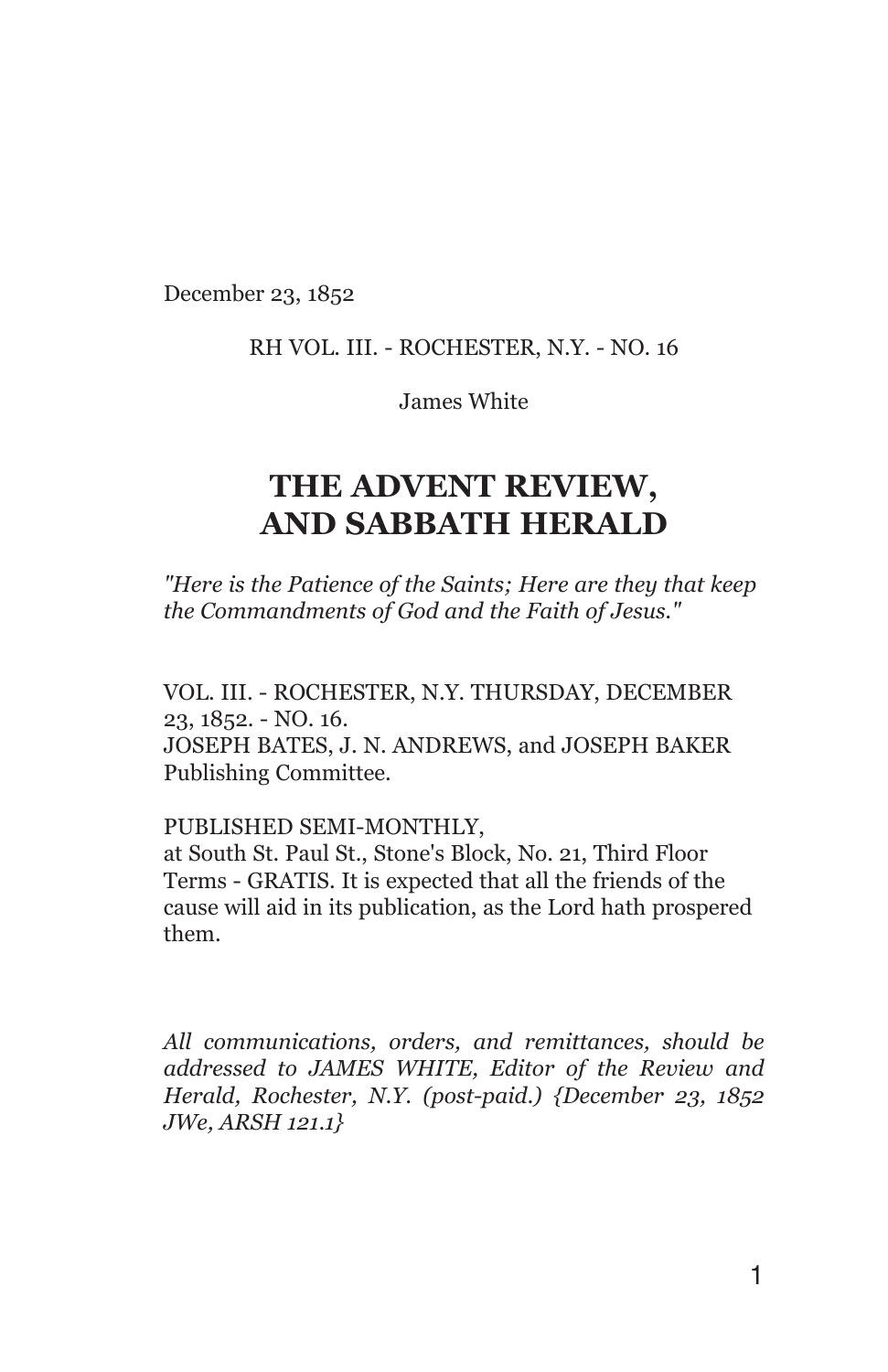#### THE SANCTUARY

## BY J. N. ANDREWS

IN presenting this most important subject to the consideration of the people of God, we bespeak the candid and prayerful attention of all who have ears to hear. It is well understood by thousands, that the great disappointment of the Advent believers, arose from the fact that they believed the cleansing of the sanctuary to be the burning of the earth, or some event to transpire at the second Advent of the Lord Jesus; and as they could clearly establish the fact that the 2300 days would terminate in the seventh month 1844, they looked with the full assurance of faith and hope, for the glorious appearing of the Son of God at that time. Painful and grievous was the disappointment; and while the heart of the trusting was bowed with sorrow, numbers were not wanting who openly denied the hand of God in the Advent movement, and made utter shipwreck of their faith. {December 23, 1852 JWe, ARSH 121.2}

As the subject of the sanctuary of the Bible involves the most important facts connected with our disappointment, it is worthy of the serious attention of all who wait the consolation of Israel. Let us then examine again with care, the vision of the man greatly beloved, recorded in Daniel viii. We call attention to the symbols presented in this chapter. The first thing presented to the eye of the prophet, was the {December 23, 1852 JWe, ARSH 121.3}

## VIEW OF THE RAM

"Then I lifted up mine eyes, and saw, and behold, there stood before the river, a ram which had two horns; and the two horns were high; but one was higher than the other, and the higher came up last. I saw the ram pushing westward, and northward, and southward; so that no beasts might stand before him, neither was there any that could deliver out of his hand; but he did according to his will, and became great." Verses 3,4. {December 23, 1852 JWe, ARSH 121.4}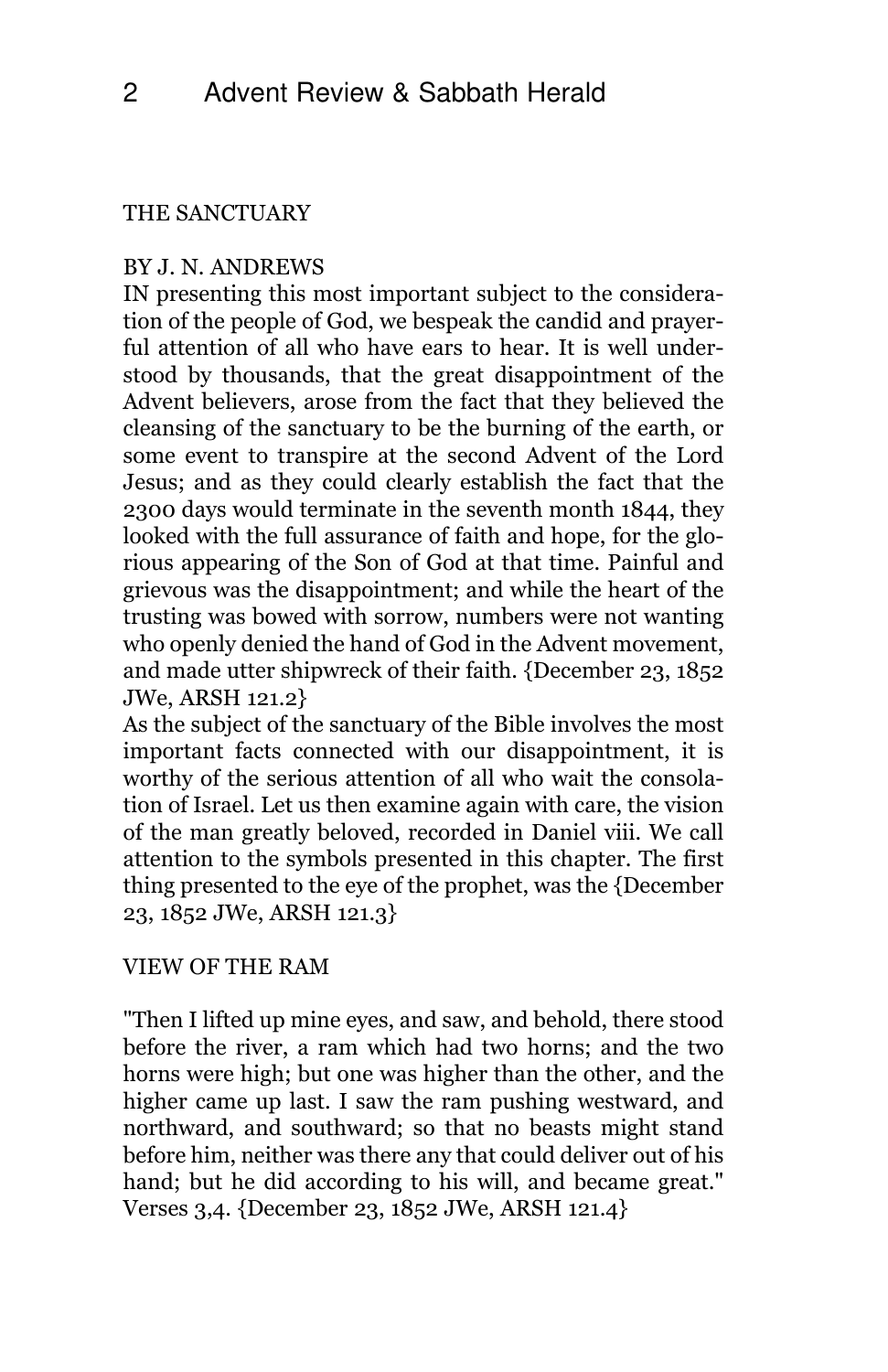#### VIEW OF THE GOAT

"And as I was considering, behold an he goat came from the west on the face of the whole earth, and touched not the ground; and the goat had a notable horn between his eyes. And he came to the ram that had two horns, which I had seen standing before the river, and ran unto him in the fury of his power. And I saw him come close unto the ram, and he was moved with choler against him, and smote the ram, and brake his two horns; and there was no power in the ram to stand before him, but he cast him down to the ground, and stamped upon him; and there was none that could deliver the ram out of his hand. Therefore the he goat waxed very great; and when he was strong, the great horn was broken; and for it came up four notable ones toward the four winds of heaven." Verses 5-8. {December 23, 1852 JWe, ARSH 121.5}

#### VIEW OF THE LITTLE HORN

"And out of one of them came forth a little horn, which waxed exceeding great, toward the south, and toward the east, and toward the pleasant land. And it waxed great, even to the host of heaven; and it cast down some of the host and of the stars to the ground, and stamped upon them. Yea, he magnified himself even to the Prince of the host, and by him the daily sacrifice was taken away, and the place of his sanctuary was cast down. And an host was given him against the daily sacrifice by reason of transgression, and it cast down the truth to the ground; and it practised, and prospered." - Verses 9-12. {December 23, 1852 JWe, ARSH 121.6}

#### VIEW OF THE SANCTUARY AND 2300 DAYS

"Then I heard one saint speaking, and another saint said unto that certain saint which spake, How long shall be the vision concerning the daily sacrifice, and the transgression of desolation, to give both the sanctuary and the host to be trodden under foot? And he said unto me, Unto 2300 days; then shall the sanctuary be cleansed." Verses 13,14. {December 23, 1852 JWe, ARSH 121.7}

#### GABRIEL COMMANDED TO EXPLAIN THIS VISION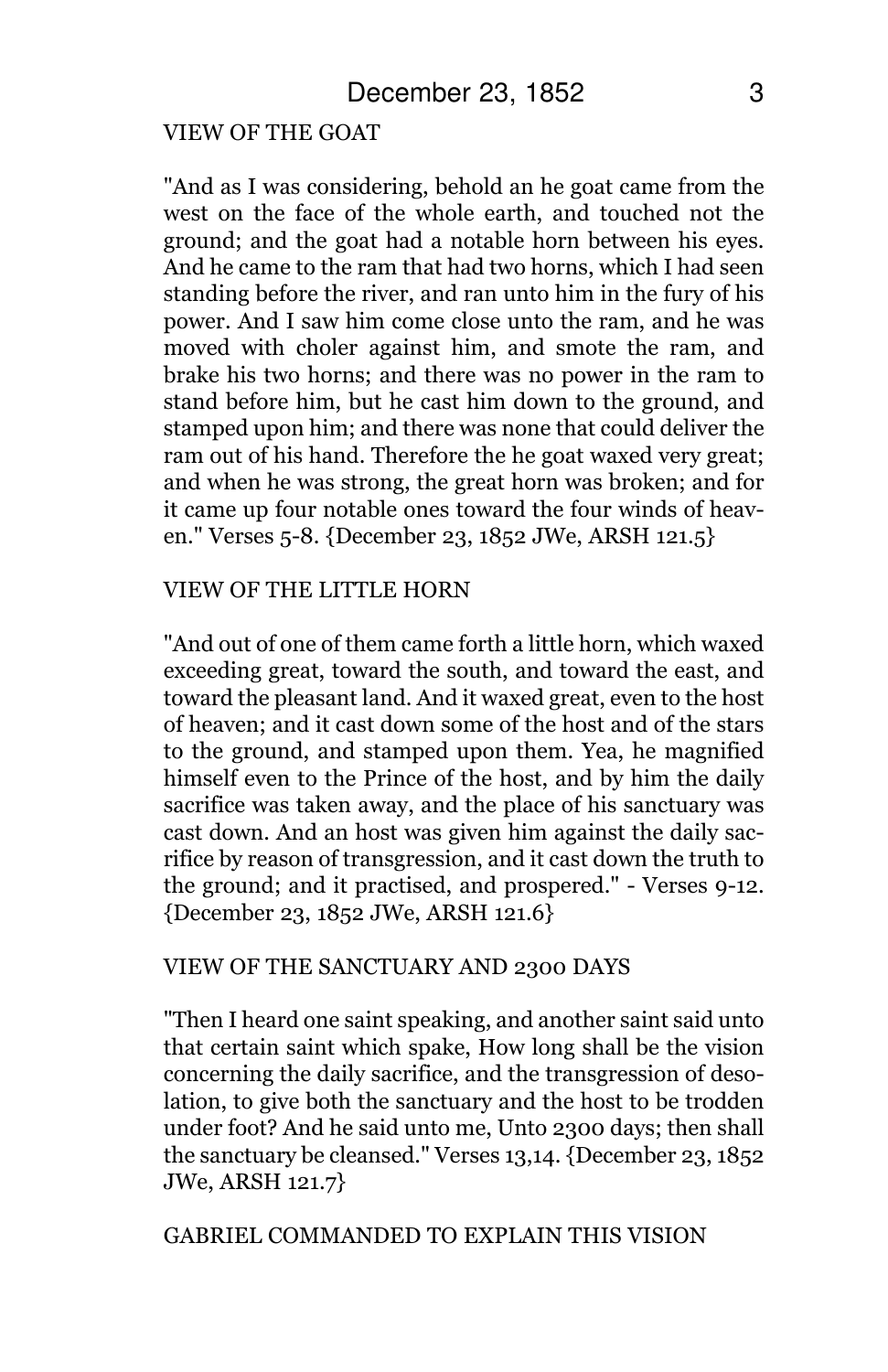"And it came to pass, when I, even I Daniel, had seen the vision, and sought for the meaning, then behold there stood before me as the appearance of a man. And I heard a man's voice between the banks of Ulai, which called, and said, Gabriel, make this man to understand the vision. So he came near where I stood; and when he came, I was afraid, and fell upon my face; but he said unto me, Understand O son of man; for at the time of the end shall be the vision. Now as he was speaking with me, I was in a deep sleep on my face toward the ground; but he touched me, and set me upright. And he said, Behold, I will make thee know what shall be in the last end of the indignation; for at the time appointed the end shall be." Verses 15-19. {December 23, 1852 JWe, ARSH 121.8}

## SYMBOL OF THE RAM EXPLAINED

"The ram which thou sawest, having two horns, are the kings of Media and Persia." Verse 20. {December 23, 1852 JWe, ARSH 121.9}

Then the meaning of the first symbol cannot be misunderstood. By it, the Medo-Persian empire was presented to the eye of the prophet. Its two horns denoting the union of these two powers in one government. This vision, therefore, does not begin with the empire of Babylon, as do the visions of the second and seventh chapters, but it commences with the empire of the Medes and Persians at the height of its power, prevailing westward, northward and southward, so that no power could stand before it. The explanation of the next symbol will show what power overthrew the Persian empire and succeeded to its place. {December 23, 1852 JWe, ARSH 121.10}

#### SYMBOL OF THE GOAT EXPLAINED

"And the rough goat is the king of Grecia; and the great horn that is between his eyes, is the first king. Now that being broken, whereas four stood up for it, four kingdoms shall stand up out of the nation, but not in his power." Verses 21,22. {December 23, 1852 JWe, ARSH 121.11}

The explanation of this symbol is also definite and certain.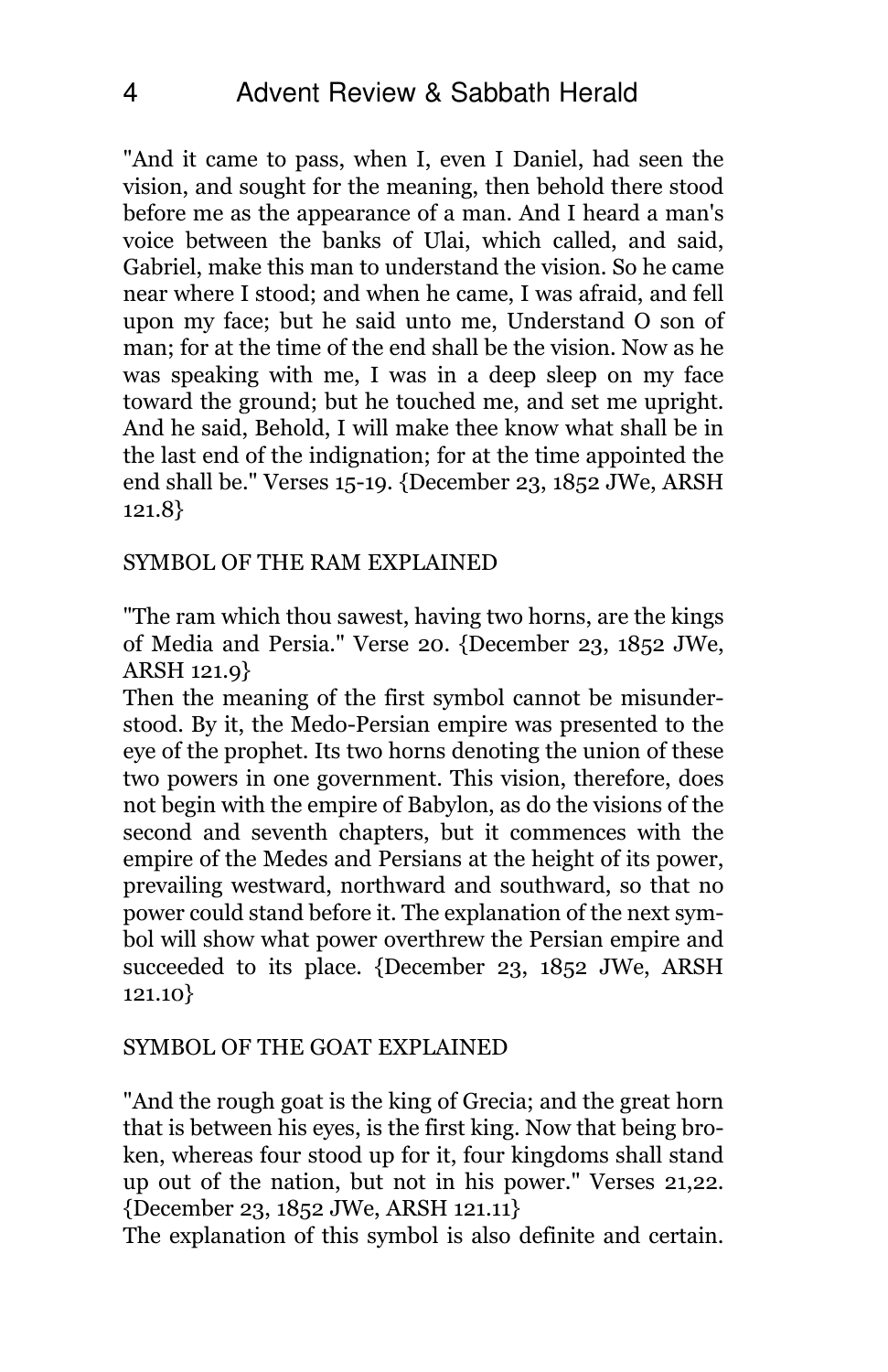The power that should overthrow the Medes and Persians, and in their stead, bear rule over the earth, is the empire of the Greeks. Greece succeeded Persia in the dominion of the world B. C. 331. {December 23, 1852 JWe, ARSH 121.12}

THE GREAT HORN\*\* is here explained to be the first king of Grecia; it was Alexander the great. {December 23, 1852 JWe, ARSH 121.13}

THE FOUR HORNS\*\* that arose when this horn was broken, denote the four kingdoms into which the empire of Alexander was divided after his death. - The same was represented by the four heads and four wings of the leopard. Dan.vii,6. It is predicted without the use of symbols in Dan.xi,3,4. These four kingdoms were Macedon, Thrace, Syria and Egypt. They originated B. C. 312. {December 23, 1852 JWe, ARSH 121.14}

#### SYMBOL OF THE LITTLE HORN EXPLAINED

"And in the latter time of their kingdom, when the transgressors are come to the full, a king of fierce countenance, and understanding dark sentences, shall stand up. And his power shall be mighty, but not by his own power; and he shall destroy wonderfully, and shall prosper, and practice, and shall destroy the mighty and the holy people. And through his policy, also, he shall cause craft to prosper in his hand; and he shall magnify himself in his heart, and by peace shall destroy many; he shall also stand up against the Prince of princes; but he shall be broken without hand." - Verses 23- 25. {December 23, 1852 JWe, ARSH 121.15}

To avoid the application of this prophecy to the Roman power, Pagan and Papal, the Papists have shifted it from Rome to Antiochus Epiphanes, a Syrian king who could not resist the mandates of Rome. See notes of the Doway [Romish] Bible on Dan.vii; viii; xi. This application is made by the Papists, to save their church from any share in the fulfillment of the prophecy; and in this, they have been followed by the mass of opposers to the Advent faith. The following facts show that {December 23, 1852 JWe, ARSH 121.16}

#### THE LITTLE HORN WAS NOT ANTIOCHUS

1. The four kingdoms into which the dominion of Alexander was divided, are symbolized by the four horns of the goat.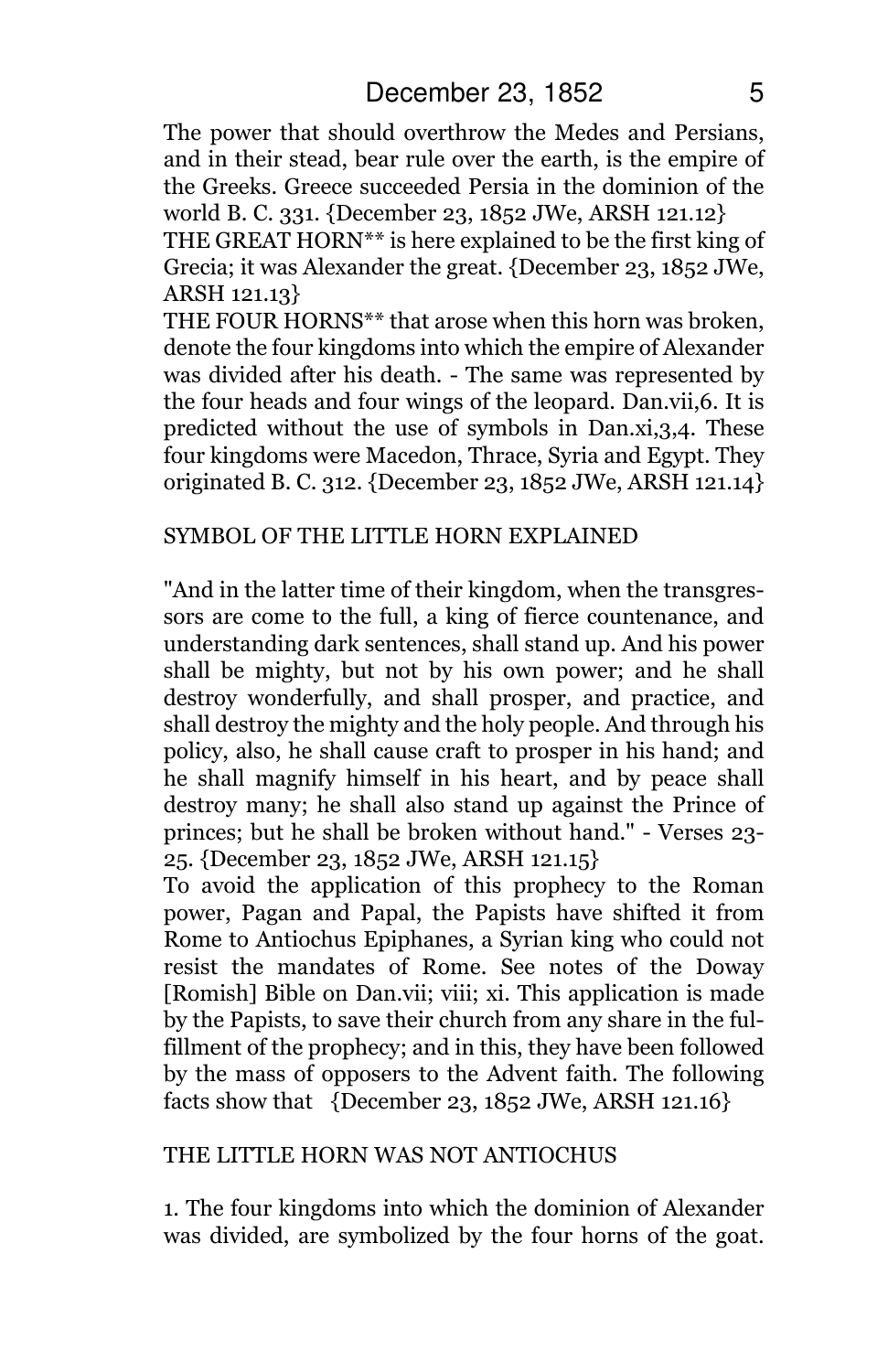Now this Antiochus was but one of the twenty-five kings that constituted the Syrian horn. How, then, could he, at the same time, be another remarkable horn? {December 23, 1852 JWe, ARSH 121.17}

2. The ram, according to this vision, became great; the goat waxed very great; but the little horn became exceeding great. How absurd and ludicrous is the following application of this comparison: {December 23, 1852 JWe, ARSH 121.18}

Great Very Great Exceeding Great Persia GRECIA ANTIOCHUS

How easy and natural is the following: {December 23, 1852 JWe, ARSH 121.19}

> Great Very Great Exceeding Great Persia GRECIA ROME

3. The Medo-Persian empire is simply called great. Verse 4. The Bible informs us that it extended "from India even unto Ethiopia, over an hundred seven and twenty provinces." Esther i,1. This was succeeded by the Grecian power, which is called VERY GREAT. Verse 8. Then comes the power in question which is called EXCEEDING GREAT. Verse 9. Was Antiochus exceeding

122

great when compared with Alexander, the conqueror of the world? Let an item from the Encyclopedia of Religious Knowledge answer: {December 23, 1852 JWe, ARSH 121.20} "Finding his resources exhausted, he resolved to go into Persia, to levy tributes and collect large sums which he had AGREED TO PAY TO THE ROMANS." {December 23, 1852 JWe, ARSH 122.1}

Surely we need not question which was exceeding great, the Roman power which exacted the tribute, or Antiochus who was compelled to pay it. {December 23, 1852 JWe, ARSH 122.2}

4. The power in question was "little" at first, but it waxed or grew "exceeding great toward the south, and toward the east, and toward the pleasant land." What can this describe but the conquering marches of a mighty power? Rome was almost directly northwest from Jerusalem, and its conquests in Asia and Africa were, of course, towards the east and south; but where were Antiochus' conquest? He came into possession of a kingdom already established, and Sir Isaac Newton says, "He did not enlarge it." {December 23, 1852 JWe, ARSH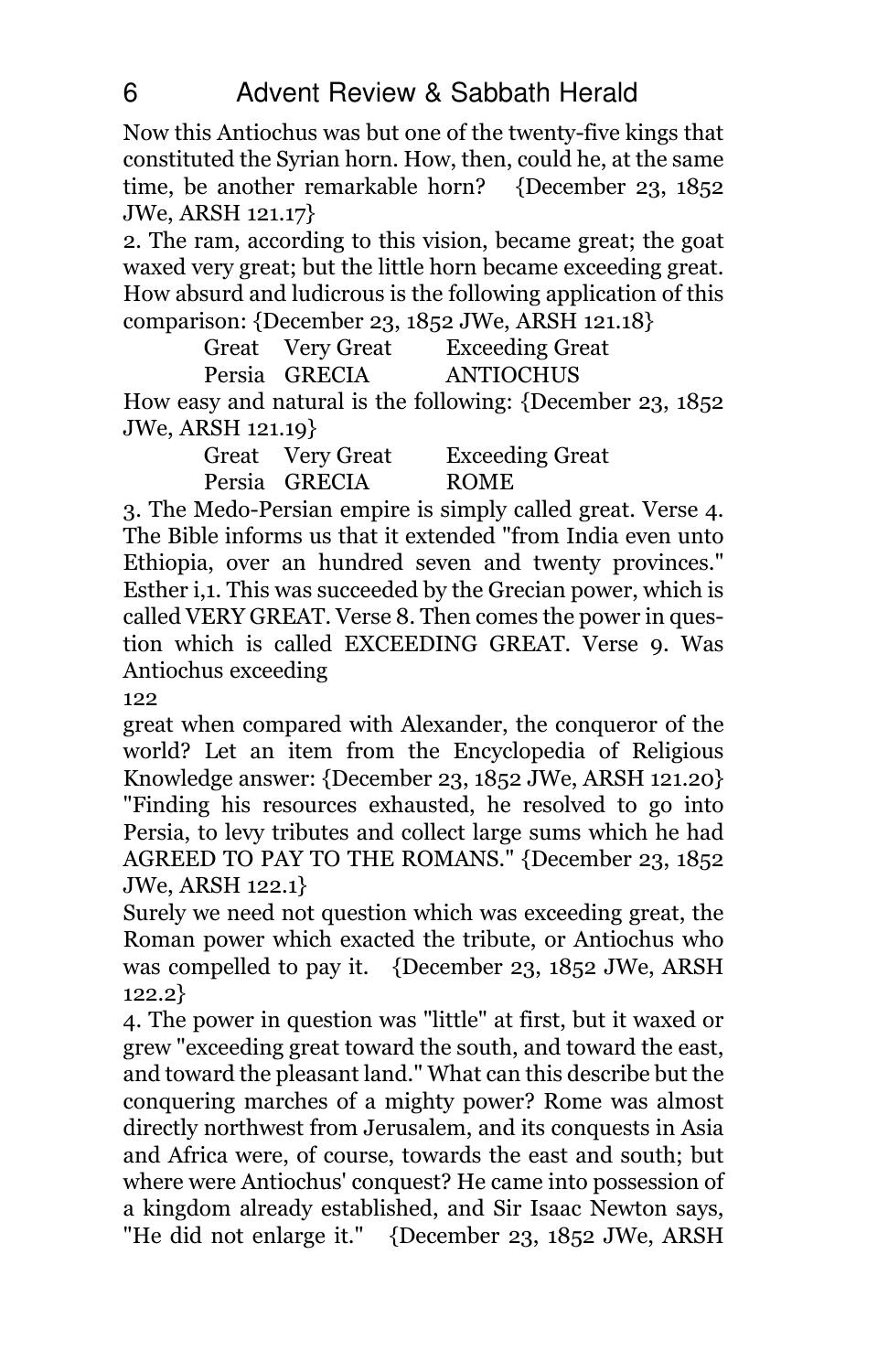122.3}

5. Out of many reasons that might be added to the above we name but one. This power was to stand up against the Prince of princes. Verse 25. The Prince of princes is Jesus Christ. Rev.i,5; xvii,14; xix,16. But Antiochus died 164 years before our Lord was born. It is settled, therefore, that another power is the subject of this prophecy. The following facts demonstrate that  ${December 23, 1852}$  JWe, ARSH  $122.4$ }

#### ROME IS THE POWER IN QUESTION

1. This power was to come forth from one of the four kingdoms of Alexander's empire. Let us remember that nations are not brought into prophecy, till somehow connected with the people of God. Rome had been in existence many years before it was noticed in prophecy; and Rome had made Macedon, one of the four horns of the Grecian goat, a part of itself B. C. 168, about ten years before its first connection with the people of God. See 1Mac.viii. So that Rome could as truly be said to be "out of one of them," as the ten horns of the fourth beast in the seventh chapter, could be said to come out of that beast, when they were ten kingdoms set up by the conquerors of Rome. {December 23,  $1852$  JWe, ARSH 122.5} 2. It was to wax exceeding great toward the south, and toward the east, and toward the pleasant land. [Palestine. Ps.cvi,24; Zech.vii,14.] This was true of Rome in every particular. Witness its conquests in Africa and Asia, and its overthrow of

the place and nation of the Jews. John xi,48. {December 23, 1852 JWe, ARSH 122.6} 3. It was to cast down of the host and of the stars. This is predicted respecting the dragon. - Rev.xii, 3, 4. All admit that the

dragon was Rome. Who can fail to see their identity? {December 23, 1852 JWe, ARSH 122.7}

4. Rome was emphatically a king of fierce countenance, and one that did understand dark sentences. Moses used similar language, when as all agree, he predicted the Roman power. Deut.xviii,49,50. {December 23, 1852 JWe, ARSH 122.8}

5. Rome did destroy wonderfully. Witness its overthrow of all opposing powers. {December 23, 1852 JWe, ARSH 122.9}

6. Rome has destroyed more of "the mighty and the holy people," than all other persecuting powers combined. From fifty to one hundred millions of the church have been slain by it.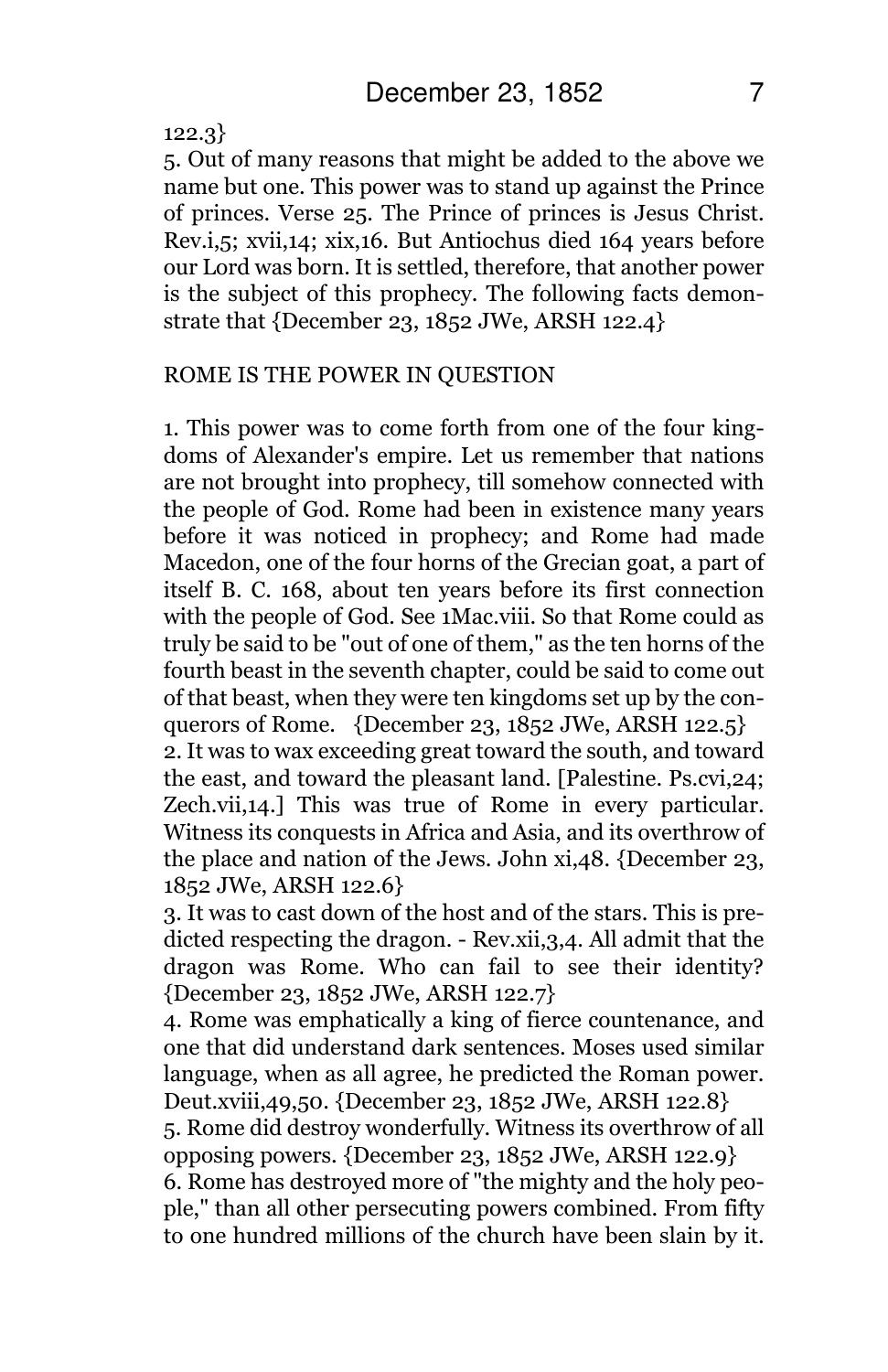{December 23, 1852 JWe, ARSH 122.10}

7. Rome did stand up against the Prince of princes. The Roman power nailed Jesus Christ to the cross. Acts iv,26,27; Matt.xxvii,2; Rev.xii,4. {December 23, 1852 JWe, ARSH 122.11}

8. This power is to "be broken without hand." How clear the reference to the stone "cut out without hand" that smote the image. Dan.ii,34. Its destruction then does not take place until the final overthrow of earthly power. These facts are conclusive proof that Rome is the subject of this prophecy. For an extended notice, see Advent Library, No. 33. {December 23, 1852 JWe, ARSH 122.12}

THE FIELD OF VISION,\*\* then, is the empires of Persia, Greece and Rome. {December 23, 1852 JWe, ARSH 122.13} That part of the vision that now engages our attention is the time - the reckoning of the 2300 days. {December 23, 1852

JWe, ARSH 122.14}

## THE 2300 DAYS NOT EXPLAINED IN DAN.VIII

Gabriel did explain to Daniel what was meant by the symbols of the beasts and of the horns, but did not in this vision explain to him the 2300 days and the sanctuary. Hence, Daniel tells us at the end of the chapter that he "was astonished at the vision, but none understood it." But there are several facts that will give us some light on this matter. {December 23, 1852 JWe, ARSH 122.15}

1. It is a fact that 2300 literal days [not quite seven years] would not cover the duration of a single power in this prophecy, much less extend over them all. Therefore, the days must be symbols, even as the beast and horns are shown to be symbols. {December 23, 1852 JWe, ARSH 122.16}

2. It is a fact, that a symbolic or prophetic day is one year. Eze.iv, 5, 6; Num.xiv, 34. Hence, the period is 2300 years. {December 23, 1852 JWe, ARSH 122.17}

3. It must begin with "the vision;" consequently it commences in the height of the Medo-Persian power. {December 23, 1852 JWe, ARSH 122.18}

But the angel has not yet explained the "manner of time," or given its date to the prophet. If Gabriel never did explain this subject to Daniel, he is a fallen angel; for he was commanded in plain terms thus to do. Dan.viii,16. But he is not a fallen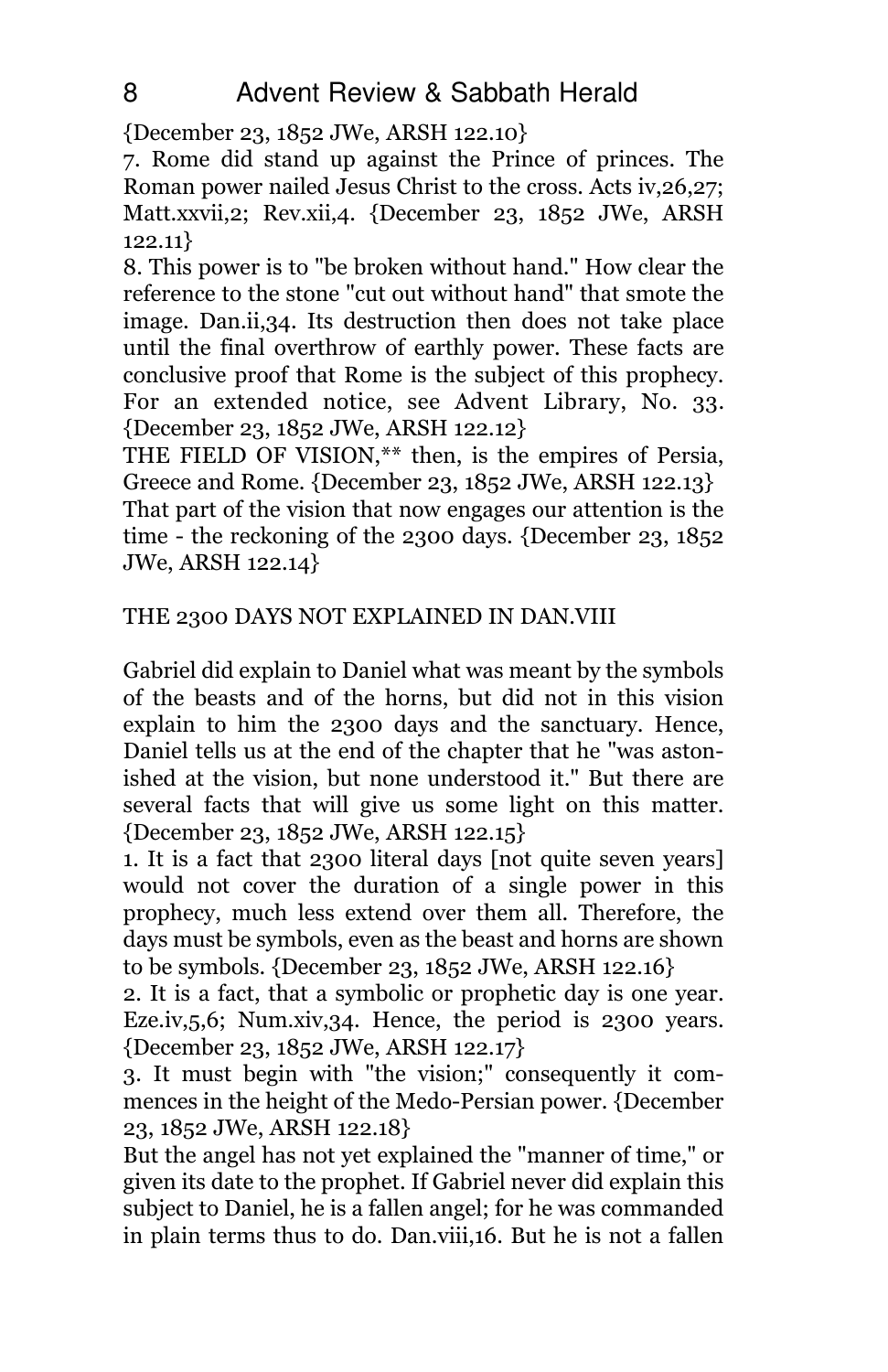angel as appears from the fact that some hundred years after this, he was sent by Jehovah to Zacharias and to Mary. Luke i. Gabriel did explain to Daniel at that time more than he could bear, [verse 27,] and at a later period, as we shall now show, he did make Daniel understand the vision. {December 23, 1852 JWe, ARSH 122.19}

## GABRIEL EXPLAINS IN DAN.IX WHAT HE OMITTED IN DAN.VIII

As we have seen, the charge had been given to Gabriel to make Daniel understand the vision. Verse 16. But in the last verse of the chapter we learn that "none understood" the vision. This must refer particularly to the 2300 days, and to the sanctuary, as the other parts of the vision had been clearly explained. {December 23, 1852 JWe, ARSH 122.20}

But in the first verse of chapter x he informs us that a thing was revealed to him; "and the thing was true, but the time appointed was long; and he understood the thing, and had understanding of the vision." Hence, it is evident that between chapters viii and x, he must have obtained the desired understanding of the time. In other words the explanation must be found in chapter ix. {December 23, 1852 JWe, ARSH 122.21}

Dan.ix commences with the earnest, importunate prayer of the prophet, from the reading of which it is evident that he had so far misunderstood the vision of chapter viii, that he concluded that the 2300 days of treading under foot the sanctuary would terminate with the 70 years desolation of the city and sanctuary predicted by Jeremiah. Compare verses 1 and 2 with verses 16 and 17. The man Gabriel is now sent to undeceive him, and to complete the explanation of the vision. "While I was speaking in prayer," says Daniel, "even the man Gabriel, whom I had seen in the vision at the beginning, [here he cites us back to chapter viii,15,16,] being caused to fly swiftly, touched me about the time of the evening oblation. And he informed me, and talked with me, and said, O Daniel, I am now come forth to give thee skill and understanding. At the beginning of thy supplications the commandment came forth, and I am come to shew thee; for thou art greatly beloved; therefore understand the matter, and consider the vision." - Verses 21-23. Note these facts: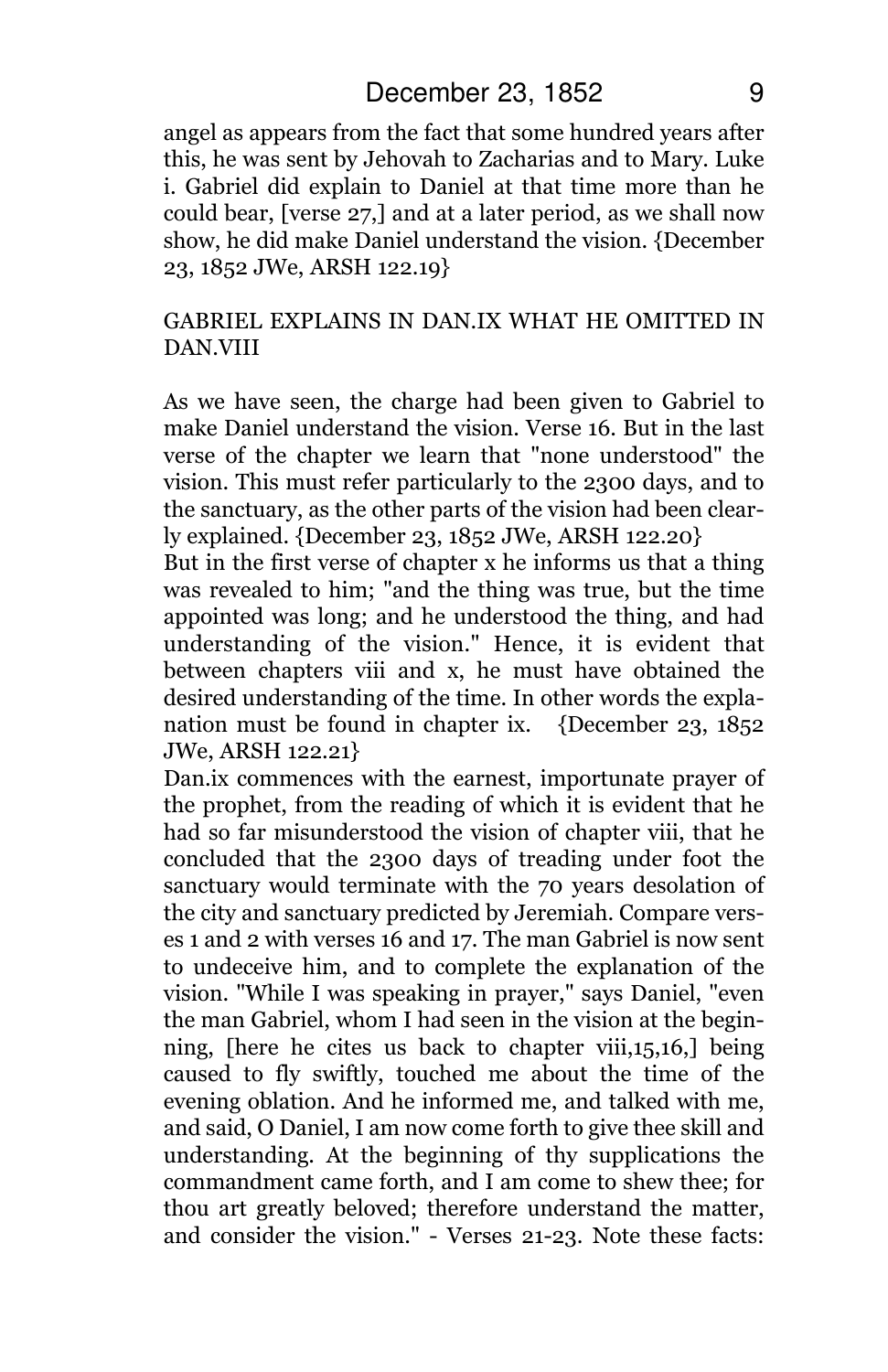{December 23, 1852 JWe, ARSH 122.22}

1. In verse 21, Daniel cites us to the vision of chapter viii. {December 23, 1852 JWe, ARSH 122.23}

2. In verse 22, Gabriel states that he had come to give Daniel skill and understanding. This being the object of Gabriel's mission, Daniel, who at the close of chapter viii did not understand the vision, may, ere Gabriel leaves him, fully understand its import. {December 23, 1852 JWe, ARSH 122.24}

3. As Daniel testifies at the close of chapter viii that none understood the vision, it is certain that the charge given to Gabriel, "Make this man to understand the vision," still rested upon him. - Hence it is that he tells Daniel, "I am now come forth to give thee skill and understanding," and in verse 23, commands him to "understand the matter and to consider the vision." This is undeniable proof that Gabriel's mission in chapter ix, was for the purpose of explaining what he omitted in chapter viii. If any ask further evidence, the fact that Gabriel proceeds to explain the very point in question, most fully meets the request. That he does do this, we will now show. {December 23, 1852 JWe, ARSH 122.25}

## GABRIEL'S EXPLANATION OF THE TIME

"Seventy weeks are determined upon thy people and upon thy holy city, to finish the transgression, and to make an end of sins, and to make reconciliation for iniquity, and to bring in everlasting righteousness, and to seal up the vision and prophecy, and to anoint the Most Holy. Know therefore and understand, that from the going forth of the commandment to restore and to build Jerusalem, unto the Messiah the Prince, shall be seven weeks, and three-score and two weeks: the street shall be built again, and the wall, even in troublous times. And after three-score and two weeks shall Messiah be cut off, but not for himself; and the people of the prince that shall come, shall destroy the city and the sanctuary; and the end thereof shall be with a flood, and unto the end of the war desolations are determined. And he shall confirm the covenant with many for one week; and in the midst of the week he shall cause the sacrifice and the oblation to cease, and for the overspreading of abominations, he shall make it desolate, even until the consummation, and that determined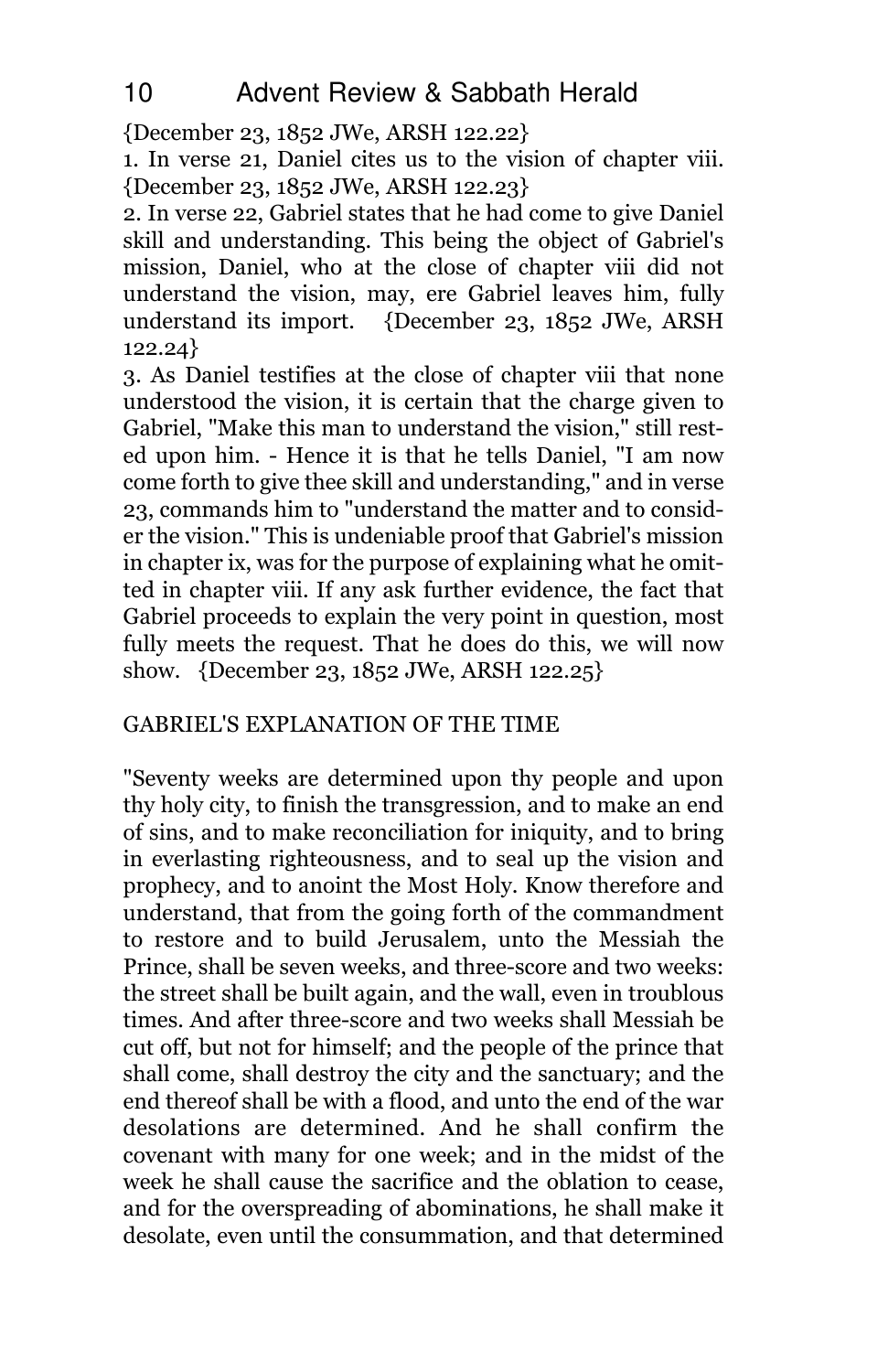shall be poured upon the desolate." Dan.ix,24-27. {December 23, 1852 JWe, ARSH 122.26}

"DETERMINED" IN VERSE 24, MEANS CUT OFF. {December 23, 1852 JWe, ARSH 122.27}

"'Seventy weeks are determined,' literally 'cut off.' The Hebraists all admit that the word determined, in our English version, does signify 'cut off.' Not one has disputed it." - Josiah Litch. Midnight Cry, Vol. IV, No. 25. {December 23, 1852 JWe, ARSH 122.28}

"Thus Chaldaic and Rabbinical authority, and that of the earliest versions, the Septuagint and Vulgate, give the single signification of 'cutting off' to this verb. Should it be inquired why a tropical sense has been attributed to it, such as 'determining' or 'decreeing,' it may be answered that the reference of the verse (in which it occurs) to Dan.viii,14, was unobserved. It was therefore supposed that there was no propriety in saying 'seventy weeks are cut off,' when there was no other period of which they could have formed a portion. But as the period of 2300 days is first given, and verses 21 and 23, compared with Dan.viii,16, show that the ninth chapter furnishes an explanation of the vision in which Gabriel appeared to Daniel, and of the 'matter' (the commencement of the 2300 days) - the literal (or rather, to speak properly, the only) signification demanded by the subject matter, is that of 'cut off.'" - Prof. Whiting. Midnight Cry, Vol. IV, No. 17. {December 23, 1852 JWe, ARSH 122.29}

"Seventy weeks have been cut off upon thy people and upon thy holy city, to finish the transgression, and to make an end of sin-offerings, and to make atonement for iniquity, and to bring in everlasting righteousness, and to seal the vision and prophecy, and to anoint the Most Holy." Dan.ix,24. Whiting's Translation. {December 23, 1852 JWe, ARSH 122.30}

The facts which are set before us in the above,

123

from Litch and Whiting, should not be forgotten. {December 23, 1852 JWe, ARSH 122.31}

1. The word rendered "determined," [verse 24,] literally signifies "cut off." {December 23, 1852 JWe, ARSH 123.1}

2. "The vision" which Gabriel came to explain, contained the period of 2300 days; and in the explanation he tells us that "seventy weeks have been cut off" upon Jerusalem and the Jews. This is a demonstration that the seventy weeks are a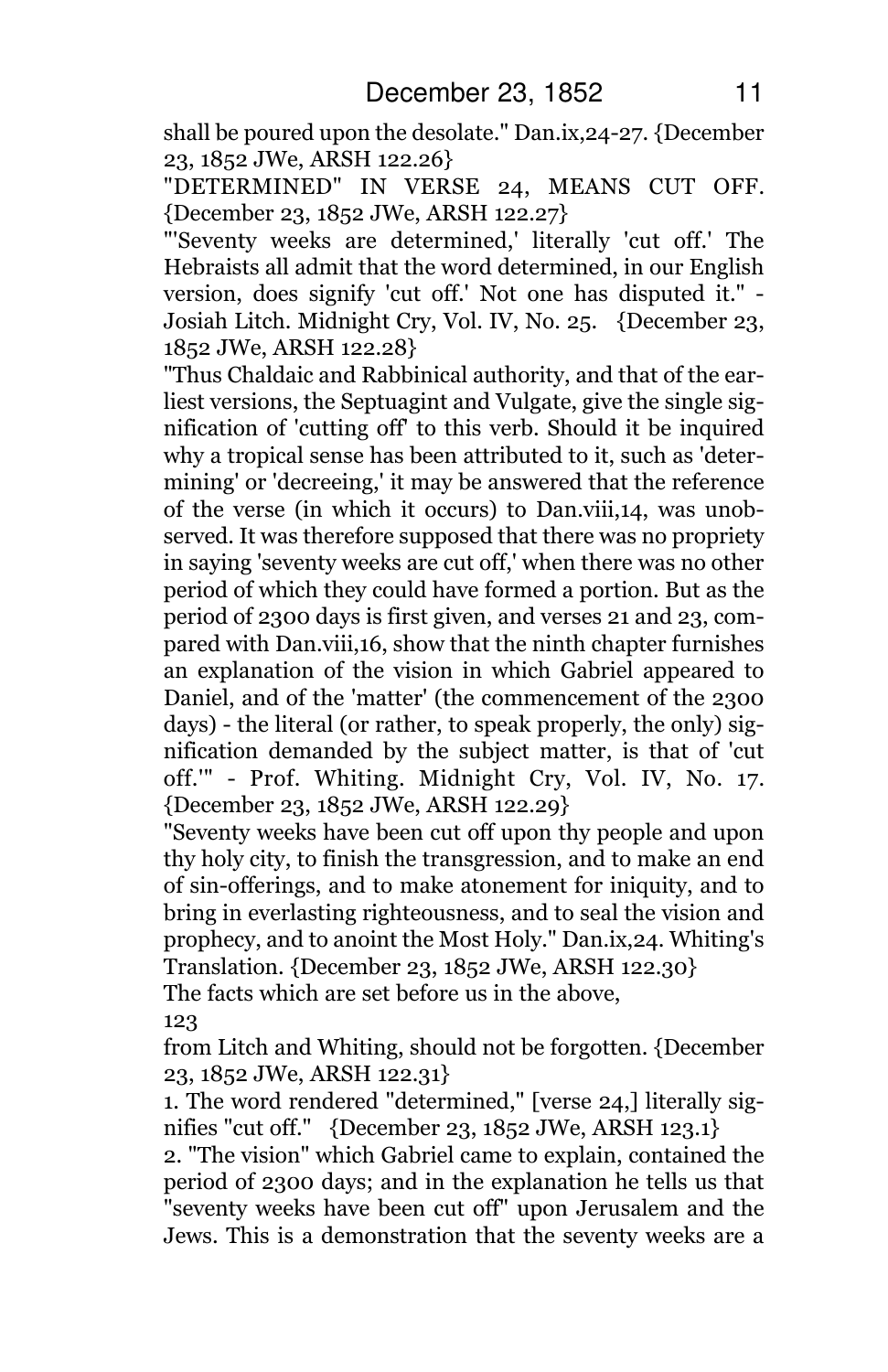## 12 Advent Review & Sabbath Herald

part of the 2300 days. Hence the commencement of the seventy weeks is the date of the 2300 days. And the fact that the seventy weeks were fulfilled in 490 years, as all admit, is a demonstration that the 2300 days from which this period of 490 days was cut off, is 2300 years. {December 23, 1852 JWe, ARSH 123.2}

## THE ANGEL'S DATE OF THE SEVENTY WEEKS

We have seen that the seventy weeks are cut off from the 2300 days. Hence, when the date of the seventy weeks is established, the key to unlock and understand the reckoning of the days is in our hand. The date for the commencement of the weeks is thus given by Gabriel: {December 23, 1852 JWe, ARSH 123.3}

"Know therefore and understand, that from the going forth of the commandment to restore and to build Jerusalem unto Messiah the Prince, shall be seven weeks, and three-score and two weeks; the street shall be built again, and the wall, even in troublous times." Dan.ix,25. {December 23, 1852 JWe, ARSH 123.4}

We present the following important testimony from the Advent Herald. It is a calm, dispassionate vindication of the original dates, which establishes them beyond dispute. It was written in the years 1850 and 1851; and, consequently, cannot be supposed to be given with a desire to prove that the days ended in 1844, as the Herald is not willing to admit that fact. Therefore it must be regarded as candid and honorable testimony to important facts. That it demolishes every view which has been put forth to re-adjust the 2300 days, no one, who can appreciate the force of the arguments presented, will fail to perceive. For further testimony, the reader is cited to a very valuable work by S. Bliss, entitled, "Analysis of Sacred Chronology." The Herald speaks as follows: {December 23, 1852 JWe, ARSH 123.5}

"The Bible gives the data for a complete system of chronology, extending from the creation to the birth of Cyrus, a clearly ascertained date. From this period downwards we have the undisputed Canon of Ptolemy and the undoubted era of Nabonassar, extending below our vulgar era. At the point where inspired chronology leaves us, this Canon of undoubted accuracy commences. And thus the whole arch is spanned.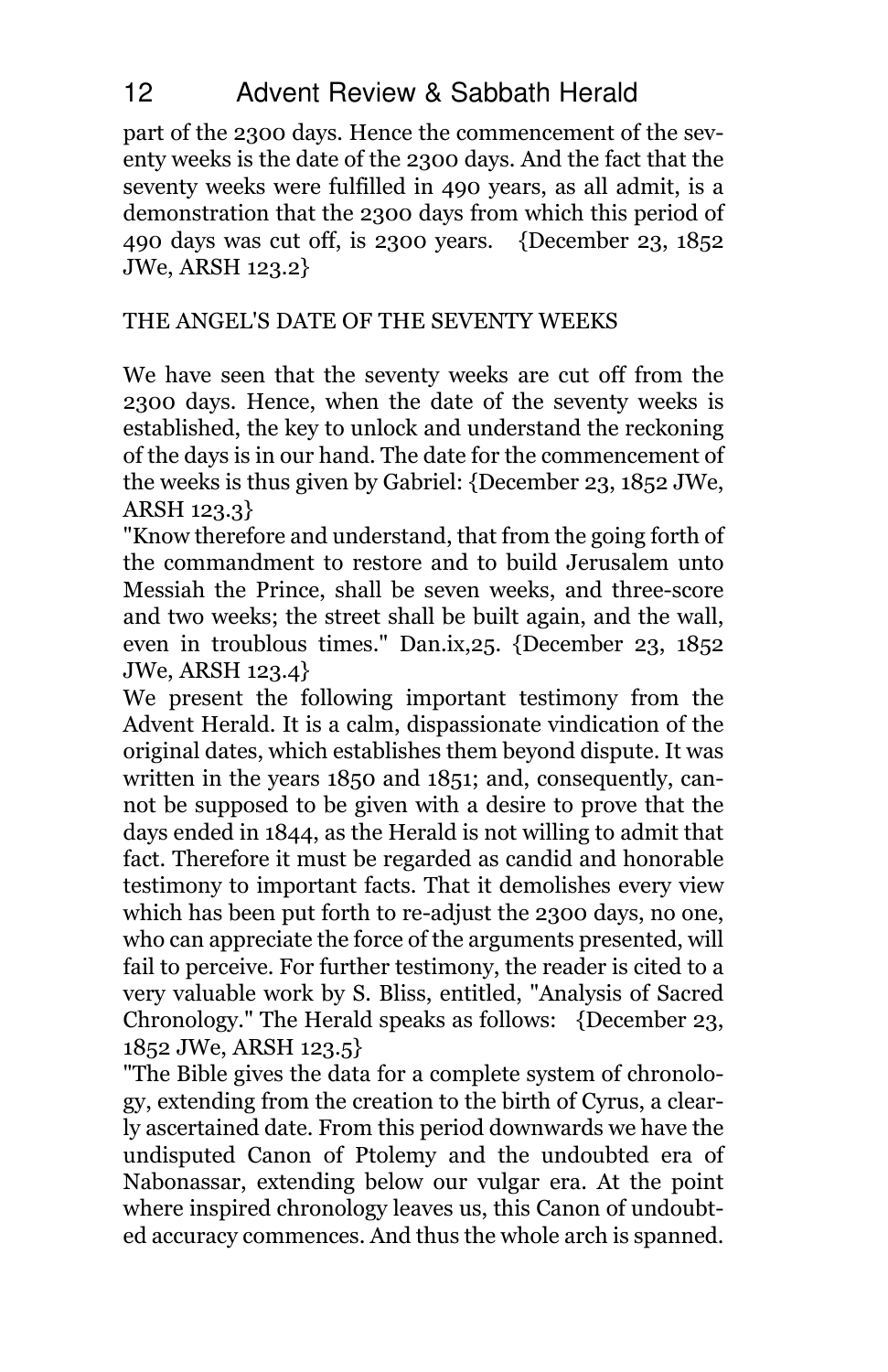It is by the Canon of Ptolemy that the great prophetical period of seventy weeks is fixed. This Canon places the seventh year of Artaxerxes in the year B. C. 457; and the accuracy of the Canon is demonstrated by the concurrent agreement of more than twenty eclipses. - The seventy weeks date from the going forth of a decree respecting the restoration of Jerusalem. - There were no decrees between the seventh and twentieth years of Artaxerxes. Four hundred and ninety years, beginning with the seventh, must commence in B. C. 457, and end in A. D. 34. - Commencing in the twentieth, they must commence in before B. C. 444, and end in A. D. 47. As no event occurred in A. D. 47 to mark their termination, we cannot reckon from the twentieth; we must, therefore, look to the seventh of Artaxerxes. This date we cannot change from B. C. 457 without first demonstrating the inaccuracy of Ptolemy's Canon. To do this, it would be necessary to show that the large number of eclipses by which its accuracy has been repeatedly demonstrated, have not been correctly computed; and such a result would unsettle every chronological date, and leave the settlement of epochs and the adjustment of eras entirely at the mercy of every dreamer, so that chronology would be of no more value than mere guesswork. As the seventy weeks must terminate in A. D. 34, unless the seventh of Artaxerxes is wrongly fixed, and as that cannot be changed without some evidence to that effect, we inquire, What evidence marked that termination? The time when the apostles turned to the Gentiles harmonizes with that date better than any other which has been named. And the crucifixion, in A. D. 31, in the midst of the last week, is sustained by a mass of testimony which cannot be easily invalidated." - Advent Herald, March 2, 1850. {December 23, 1852 JWe, ARSH 123.6}

"The Saviour attended but four passovers, at the last of which he was crucified. This could not bring the crucifixion later than A. D. 31, as is recorded by Aurelius Cassiodorius, a respectable Roman Senator, about A. D. 514: 'In the consulate of Tiberius Caesar Aug. V. and AElius Sejanus, [U. C. 784, A. D. 31,] our Lord Jesus Christ suffered on the eighth of the Calends of April.' In this year, and in this day, says Dr. Hales, agree also the Council of Caesarea, A. D. 196, or 198, the Alexandrian Chronicle, Maximus Monarchus, Nicephorus Constantinus, Cedrenus; and in this year, but on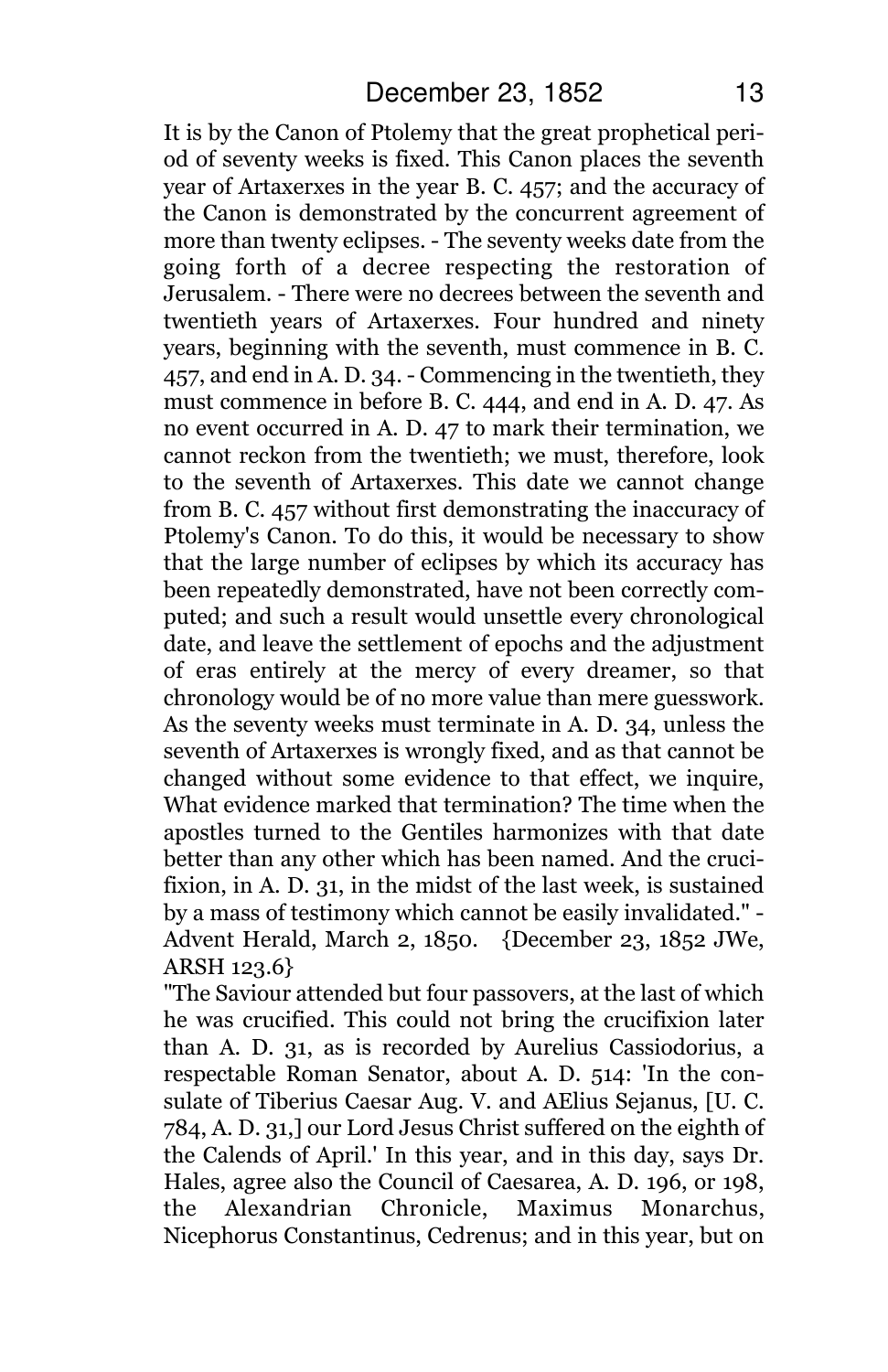different days, concur Eusebius and Epiphaneus, followed by Kebler, Bucher, Patinus, and Petavious." - Advent Herald. August 24, 1850. {December 23, 1852 JWe, ARSH 123.7} "There are certain chronological points which have been settled as fixed; and before the seventy weeks can be made to terminate at a later period, those must be unsettled, by being shown to have been fixed on wrong principles; and a new date must be assigned for their commencement based on better principles. Now, that the commencement of the reign of Artaxerxes Longimanus was B. C. 464-3, is demonstrated by the agreement of above twenty eclipses, which have been repeatedly calculated, and have invariably been found to fall in the times specified. Before it can be shown that the commencement of his reign is wrongly fixed, it must first be shown that those eclipses have all been wrongly calculated. This no one has done, or ever will venture to do. Consequently the commencement of his reign cannot be removed from that point. {December 23, 1852 JWe, ARSH 123.8}

The seventy weeks must date from some decree for the restoration of Jerusalem. Only two events are named in the reign of Artaxerxes for the commencement of those weeks. The one is the decree of the seventh year of his reign, and the other, that of the twentieth. From one of these, those four hundred and ninety years must reckon. As his reign began B. C. 464-3, his seventh year must have been B. C. 458-7; and his twentieth, B. C. 445-4. If the seventy weeks date from the former, they cannot terminate later than A. D. 34; and if from the latter, they cannot have terminated earlier than A. D. 46- 7. {December 23, 1852 JWe, ARSH 123.9}

In addition to the above, sixty-nine of the seventy were to extend to the Messiah the Prince. It does not read that they are to terminate when he is called the Prince, or that he is to begin to be the Prince when they terminate. They were to extend to the MESSIAH - the words, the Prince, being added to show who was signified by the Messiah. Sixty-nine weeks of years are four hundred and eighty-three years. Beginning these with the seventh of Artaxerxes, they extend to A. D. 26- 7: dating from the twentieth, they terminate in A. D. 39-40. Was there anything in either of those years which would make the words, 'unto the Messiah the Prince,' appropriate? When Jesus was baptized of John in Jordan, a voice was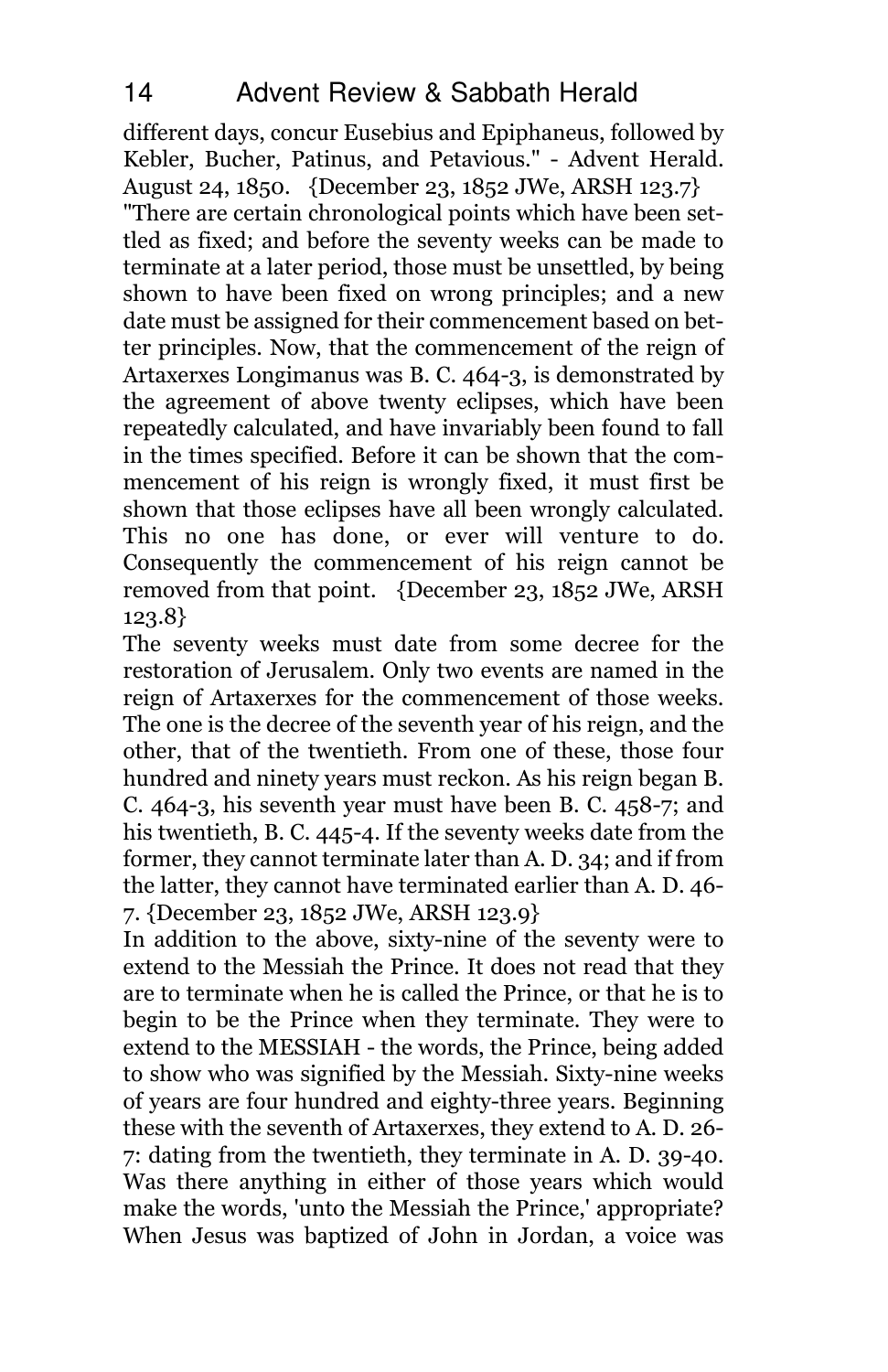heard from heaven, acknowledging the Saviour as the Son of God, in whom the Father was well pleased. Consequently he was 'the Messiah the Prince,' whose coming had been predicted. With that baptism, the Saviour commenced the work of his public ministry - the Messiah the Prince had then come, as it was predicted he should at the end of the sixtynine weeks. When he was acknowledged as the Son of God the Messiah - he went into Galilee preaching the gospel of the kingdom of God, and saying, 'The time is fulfilled.' The time then fulfilled, must have been some predicted period. There was no predicted period which could then terminate but the sixty-nine, or seventy weeks. Did either of these then terminate? We have seen that the former, reckoned from the seventh of Artaxerxes, as it is fixed by astronomical calculations, would end in A. D. 26-7; and A. D. 27 we find is the precise point of time when the Saviour must have been about thirty years of age, when he was baptized of John, and declared the time fulfilled. At the first passover the Saviour attended, which could not have been later than the Spring of his second year, the Jews told him that the temple had then been fortysix years in building: reckoning back forty-six years from A. D. 28, they began B. C. 19, which is the precise year when Herod began the work of rebuilding the temple. From the eclipse which marked the death of Herod, before which the Saviour had been born, his birth could not have been later than B. C. 4, which would make him about thirty at the very time of his baptism of John. - Such a concurrence of chronological, astronomical, and historical testimony, can only be set aside by testimony still more conclusive. {December 23, 1852 JWe, ARSH 123.10}

Your argument that he was not called a prince till after his crucifixion is of no weight; for the Jews could not have crucified 'the Prince of life,' as Peter accused them, if he was not the Prince of life till after his crucifixion. Nor is your argument respecting the midst of the week any more to the point. Your criticism has respect only to the English word midst. If you wish to show that it does not mean middle in the present case, you must first show that the Hebrew word chatzi, which is here translated midst, from the verb chatzah, has no such meaning; and that its verb has not 'a special signification of dividing into two parts, or to halve;' and that it has not 'a general sense of dividing into any number of equal parts,' as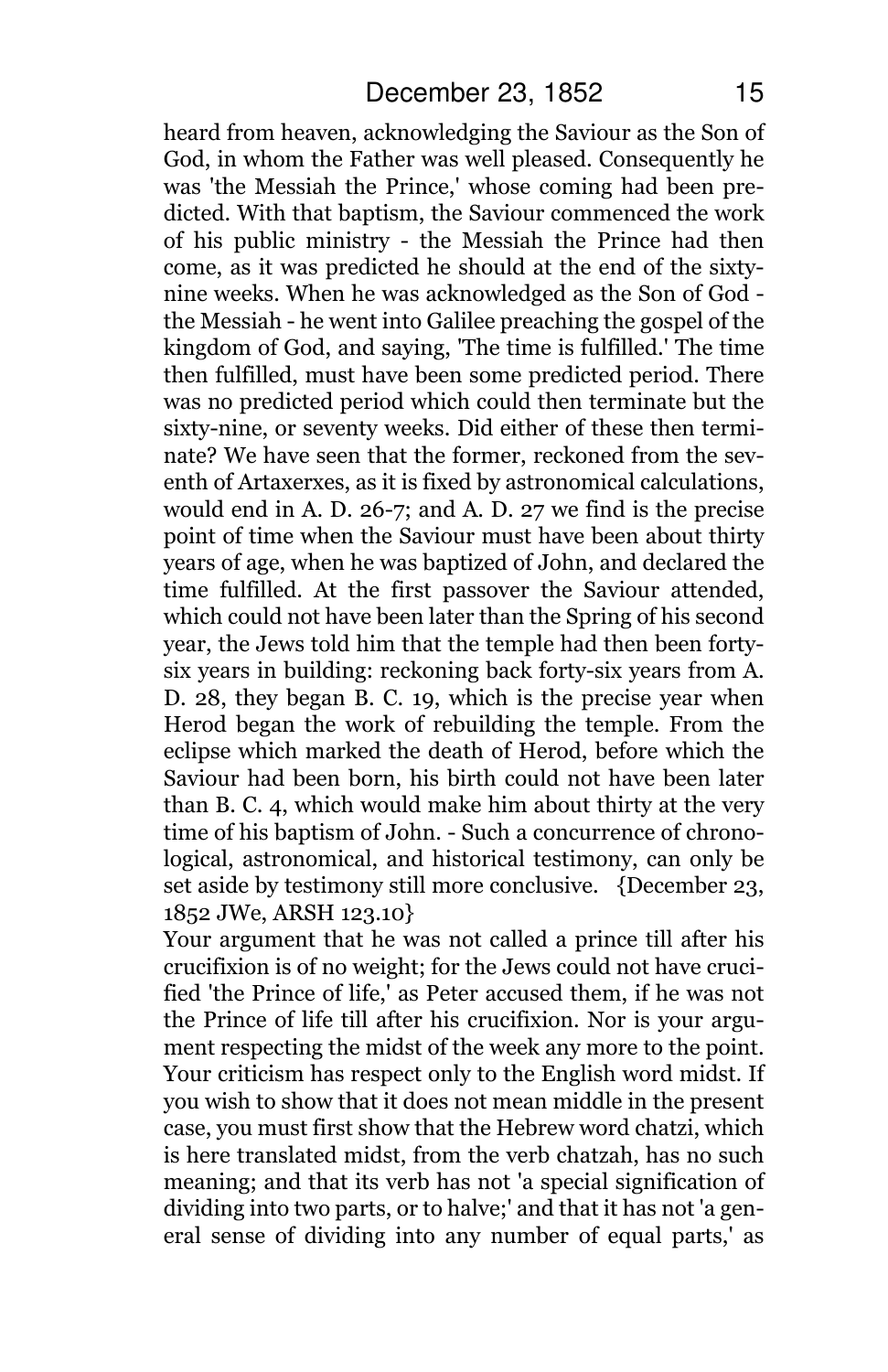Hebraists tell us it has. Till you show this, you make no progress whatever towards proving that it does not mean 'middle.' - But what was to occur in the midst of the week? The 'sacrifice and oblation' were then to cease. - Those Jewish ordinances could only cease actually or virtually. They did not actually cease till A. D. 70. They ceased virtually only at the crucifixion: they then ceased to foreshadow the sacrifice then offered. Was that in the midst of the week? 3 12 years from A. D. 27 bring us to the Spring of A. D. 31, where Dr. Hales has demonstrated the crucifixion took place. The week during which the covenant was confirmed, was that in the 'midst' of which the sacrifice and oblation virtually ceased. Consequently it could not extend beyond A. D. 34 the latest time to which seventy weeks from the seventh of Artaxerxes Longimanus could reach." - Advent Herald, Feb. 15, 1851. {December 23, 1852 JWe, ARSH 123.11}

"Eusebius dates the first half of the Passion Week of years as beginning with our Lord's baptism, and ending with his crucifixion. The same period precisely is recorded by Peter, as including our Lord's personal ministry: 'All the time that the Lord Jesus went in and out among us, beginning from the baptism of [or by] John, until the day that he was taken up from us,' at his ascension, which was only forty-three days after the crucifixion. Acts i,21,22. And the remaining half of the Passion Week ended with the martyrdom of Stephen, in the seventh, or last year of the week. For it is remarkable, that the year after, A. D. 35, began a new era in the church, namely, the conversion of Saul, or Paul, the Apostle, by the personal appearance of Christ to him on the road to Damascus, when he received his mission to the Gentiles, after the Jewish Sanhedrin had formerly rejected Christ by persecuting his disciples. Acts ix,1-18. And the remainder of the Acts principally records the circumstances of his mission to the Gentiles, and the churches he founded among them." - Dr. Hales, as quoted in the Advent Herald, March 2, 1850. {December 23, 1852 JWe, ARSH 123.12}

The foregoing testimony from the Herald establishes the following important points: {December 23, 1852 JWe, ARSH 123.13}

1. The decree referred to in Dan.ix, from which the 70 weeks are dated, is the decree of the seventh of Artaxerxes, and not that of his twentieth year. Ezra vii. And to this point we deem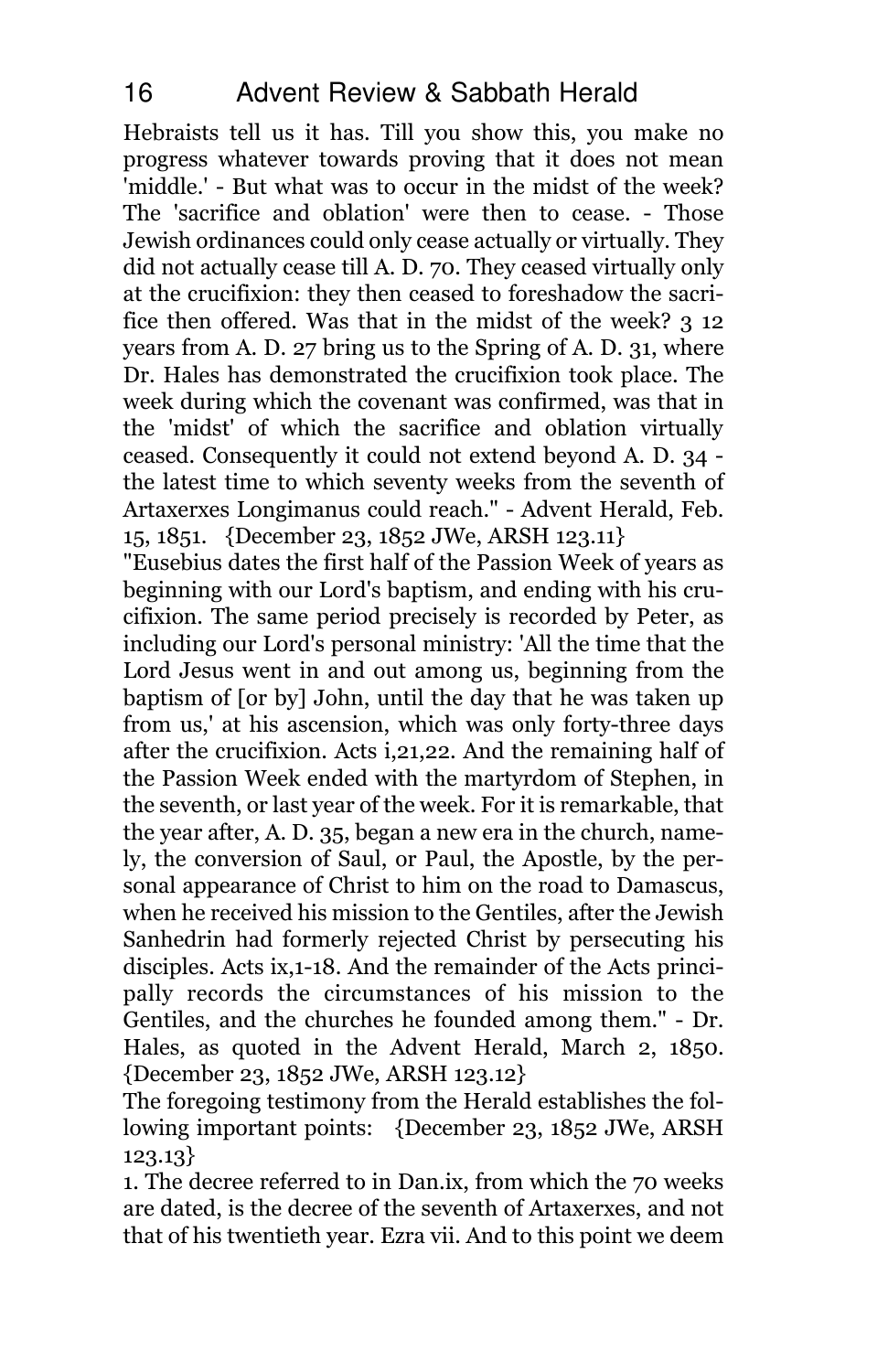it duty to append an extract from Prof. Whiting: {December 23, 1852 JWe, ARSH 123.14}

"We are informed in Ezra vii,11, 'Now this is the copy of the letter that king Artaxerxes gave unto Ezra the priest, the scribe, even a scribe of the words of the commandments of the Lord, and of his statutes to Israel.' The letter then follows, 124

written not in Hebrew, but in Chaldaic (or the Eastern Aramaic) the language then used at Babylon. At the 27th verse, the narrative proceeds in Hebrew. We are thus furnished with the original document, by virtue of which Ezra was authorized to 'restore and build Jerusalem;' or, in other words, by which he was clothed with power, not merely to erect walls or houses, but regulate the affairs of his countrymen in general, to 'set magistrates and judges which may judge all the people beyond the river.' He was commissioned to enforce the observance of the laws of his God, and to punish those who transgressed, with death, banishment, confiscation or imprisonment. See verses 23-27. No grant of powers thus ample, can be found in the case of Nehemiah, or in any other instance after the captivity. That the commission given to Ezra authorized him to proceed in rebuilding the walls of Jerusalem, is evident from the fact that in the twentieth year of Artaxerxes, Nehemiah, who was then in the Persian court, received information that 'the remnant who were left of the captivity, then in the province, were in great affliction and reproach; the wall of Jerusalem was broken down, and the gates thereof burned with fire.' See Nehemiah i,1-3. The fact is, that Ezra and his associates met with continued opposition from the Samaritans, so that during the whole of the seven weeks, or forty-nine years from the time that Ezra went up, to the last act of Nehemiah in obliging the Jews to put away their strange wives, the prediction of the prophet was verified - 'the street shall be built again, and the wall even in troublous times.' After Nehemiah reached Jerusalem, he examined the city by night. The result of his examination is thus stated, Nehemiah ii,13, 'And I went out by night, by the gate of the valley, even before the dragonwell, and to the dung-port, and viewed the walls of Jerusalem, which were broken down, and the gates thereof were consumed with fire.' It is evident that 'the walls and gates' which had been destroyed, were the works of Ezra. The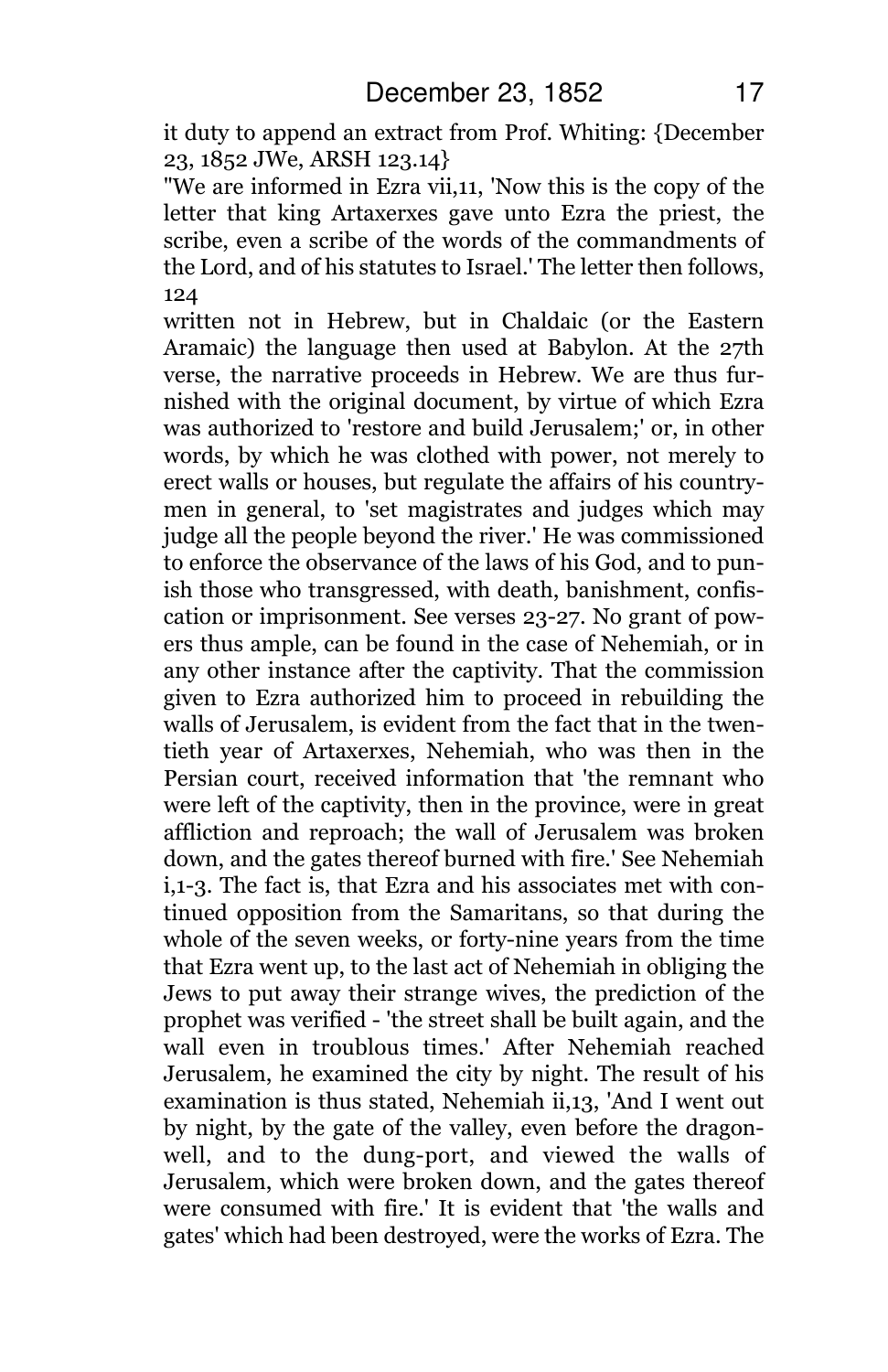impropriety of referring the language of Nehemiah to the destruction of the city by Nebuchadnezzar will be seen at once, if we recollect that he reduced it to ruins on the capture of Zedekiah, B. C. 588, one hundred and forty-four years previous to the time when Nehemiah went up to Jerusalem." - Advent Shield, No. I. Article, Prophetic Chronology, pages 105-6. {December 23, 1852 JWe, ARSH 123.15}

That Ezra understood that power was conferred upon himself, and upon the people of Israel, to rebuild the street of Jerusalem and the wall, is certain from his own testimony recorded in chapter ix,9. {December 23, 1852 JWe, ARSH 124.1}

2. The second point in the evidence which the Herald has adduced, is this: the seventh year of Artaxerxes from which the decree is dated, is fixed beyond dispute in B. C. 457. {December 23, 1852 JWe, ARSH 124.2}

3. The commencement of Christ's ministry in A. D. 27 is clearly established, being just 69 weeks, or 483 prophetic days from the decree in B. C. 457. {December 23, 1852 JWe, ARSH 124.3}

4. The crucifixion in the midst of the week is proved to have occurred in the Spring of A. D. 31, just three and a half years from the commencement of Christ's ministry. {December 23, 1852 JWe, ARSH 124.4}

5. And it further demonstrates that the remaining three and a half years of the seventieth week, ended in the Autumn of A. D. 34. Here the seventy weeks, which had been cut off upon the Jews, in which they were "to finish the transgression," close with the Jewish Sanhedrin act of formally rejecting Christ by persecuting his disciples, and God gives the great Apostle to the Gentiles his commission to them. Acts ix. {December 23, 1852 JWe, ARSH 124.5}

These important dates are clearly and unequivocally established by historical, chronological and astronomical testimony. Sixty-nine of the 70 weeks from the decree in B. C. 457, ended in A. D. 27, when our Lord was baptized, and began to preach, saying, "The time is fulfilled." Mark i. Three and a half years from this, brings us to the midst of the week in A. D. 31, where it is demonstrated that our Lord was crucified. Three and a half years from A. D. 31, the period of 70 weeks terminates in the Autumn of A. D. 34. Or to be more definite, the first three and a half years of the seventieth week ended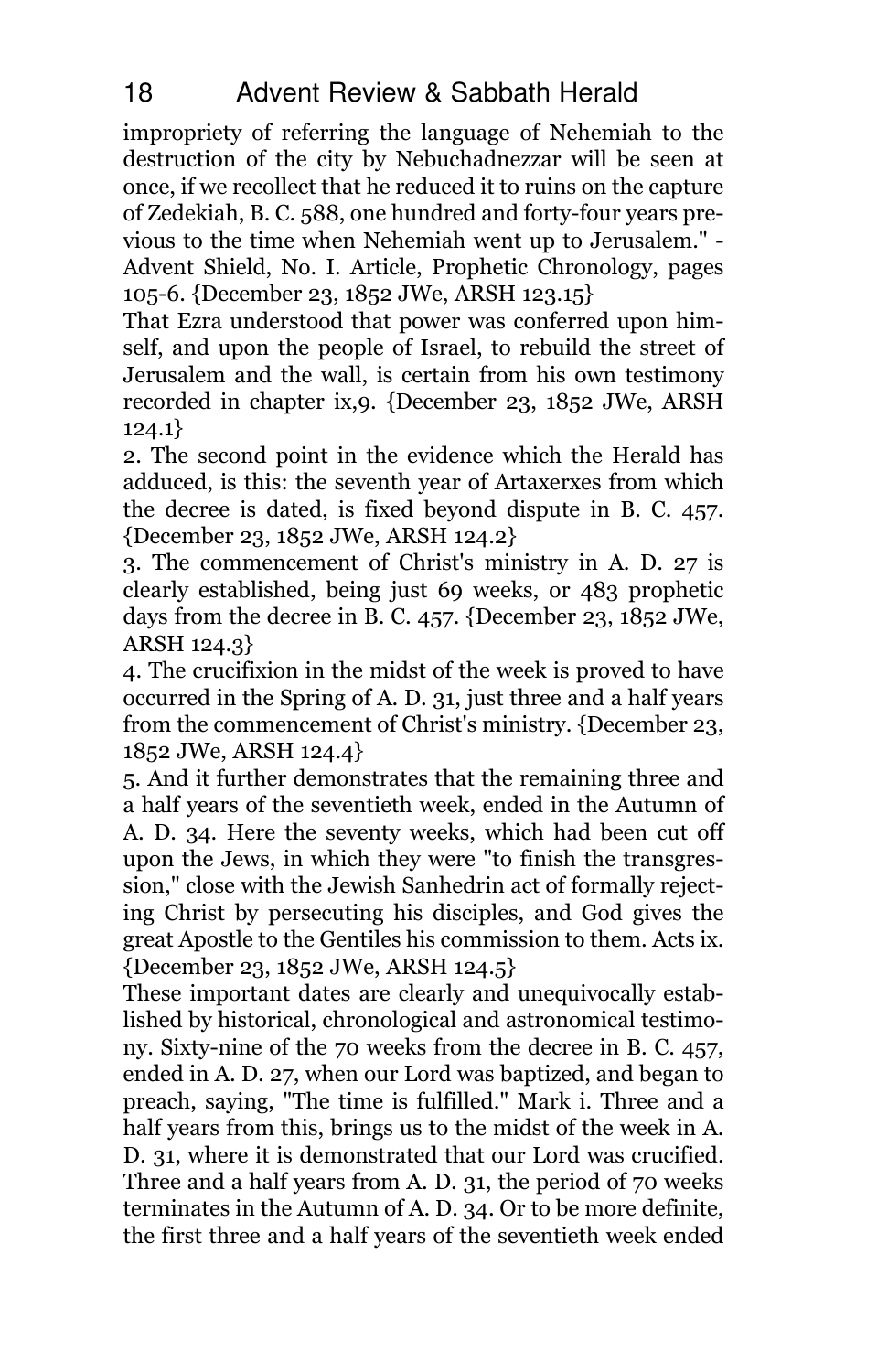in the first Jewish month [April] in the Spring of A. D. 31. The remaining three and a half years would therefore end in the seventh month, Autumn of A. D. 34. {December 23, 1852 JWe, ARSH 124.6}

Here then we stand at the end of the great period which Gabriel, in explaining the 2300 days to Daniel, tells him was cut off upon Jerusalem and the Jews. Its commencement, intermediate dates, and final termination are unequivocally established. It remains then to notice this one grand fact: the first 490 years of the 2300 ended in the seventh month, Autumn of A. D. 34. This period of 490 years being cut off from the 2300, a period 1810 years remains. This period of 1810 years being added to the seventh month, Autumn of A. D. 34, brings us to the seventh month, Autumn of 1844. And here, after every effort which has been made to remove the dates, all are compelled to let them stand. For a moment let us recur to the events of 1843 and 1844. Previous to the year 1843, the light on the going forth of the decree in B. C. 457 had been clearly and faithfully set forth. And as the period of 457 years before Christ, subtracted from the 2300, would leave but 1843 years after Christ, the end of the 2300 years was confidently expected in 1843. - But if the 2300 years began with the commencement of B. C. 457, they would not end till the last day of A. D. 1843, as it would require all of 457, and all of 1843, to make 2300 full years. {December 23, 1852 JWe, ARSH 124.7}

But at the close of 1843, it was clearly seen that as the crucifixion occurred in the midst of the week, in the Spring of A. D. 31, the remainder of the seventieth week, viz: three and a half years, would end in the Autumn of A. D. 34. And as the seventy weeks, or 490 years, end in the seventh month, Autumn of A. D. 34, it is a settled point that the days began, not in the Spring, with Ezra's starting from Babylon, but in the Autumn, with the commencement of the work at Jerusalem. Ezra vii. And this view, that the days begin with the actual commencement of the work, is much strengthened by the fact that the first seven weeks, or 49 years, are manifestly allotted to the work of restoration in "troublous times." And that period could only begin with the actual commencement of the work. - Dan.ix,25. {December 23, 1852 JWe, ARSH 124.8}

When it was seen that only 456 years and a fraction had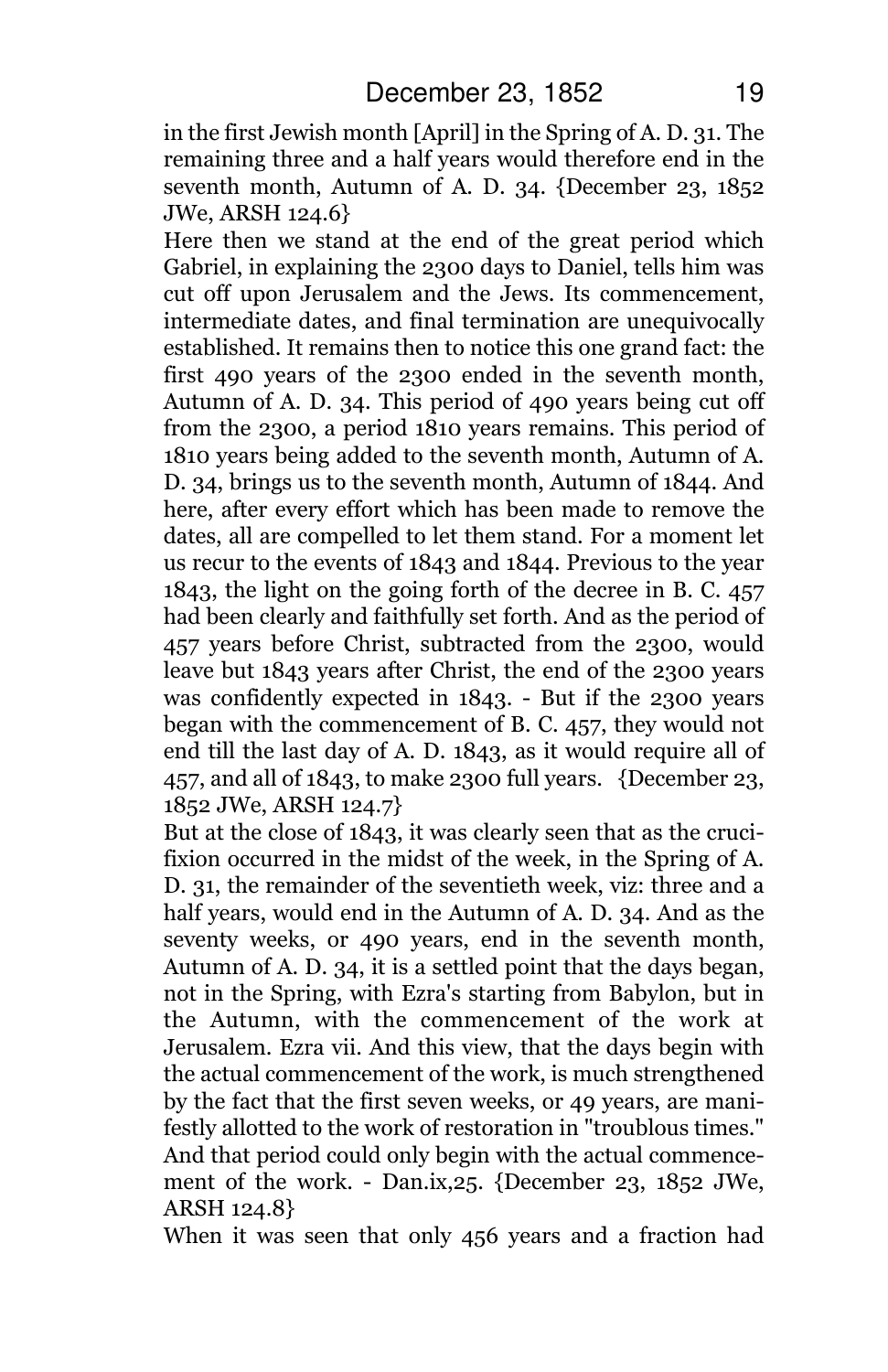expired before Christ, it was at once understood that 1843 years and a portion of 1844, sufficient to make up a full year when joined to that fraction, was required in order to make 2300 full years. In other words, the 2300 days in full time would expire in the seventh month 1844. And if we take into the account the fact that the midst of the seventieth week was the fourteenth day of the first month, and consequently the end of the seventy weeks must have been at a corresponding point in the seventh month A. D. 34, we are at once shown that the remainder of the 2300 days would end about that point in the seventh month 1844. {December 23, 1852 JWe, ARSH 124.9}

It was with this great fact before us, that the 2300 days of Daniel, which reached to the cleansing of the sanctuary, would terminate at that time, and also with the light of the types, that the high priest in "the example and shadow of heavenly things," on the tenth day of the seventh month, entered within the second vail to cleanse the sanctuary, that we confidently expected the Advent of our Redeemer in the seventh month 1844. The prophecy said, "Then shall the sanctuary be cleansed." - The type said that at that season in the year the high priest should pass from the holy place of the earthly tabernacle to the most holy, to cleanse the sanctuary. Lev.xvi. {December 23, 1852 JWe, ARSH 124.10}

With these facts before us we reasoned as follows: (1.) The sanctuary is the earth, or the land of Palestine. (2.) The cleansing of the sanctuary is the burning of the earth, or the purification of Palestine, at the coming of Christ. (3.) And hence, we concluded that our great High Priest would leave the tabernacle of God in heaven and descend in flaming fire, on the tenth day of the seventh month, in the Autumn of 1844. {December 23, 1852 JWe, ARSH 124.11}

It is needless to say that we were painfully disappointed. And, though the man does not live who can overthrow the chronological argument, which terminates the 2300 days at that time, or meet the mighty array of evidence by which it is fortified and sustained, yet multitudes, without stopping to inquire whether our conceptions of the sanctuary and of its cleansing were correct or not, have openly denied the agency of Jehovah in the Advent movement, and have pronounced it the work of man. {December 23, 1852 JWe, ARSH 124.12}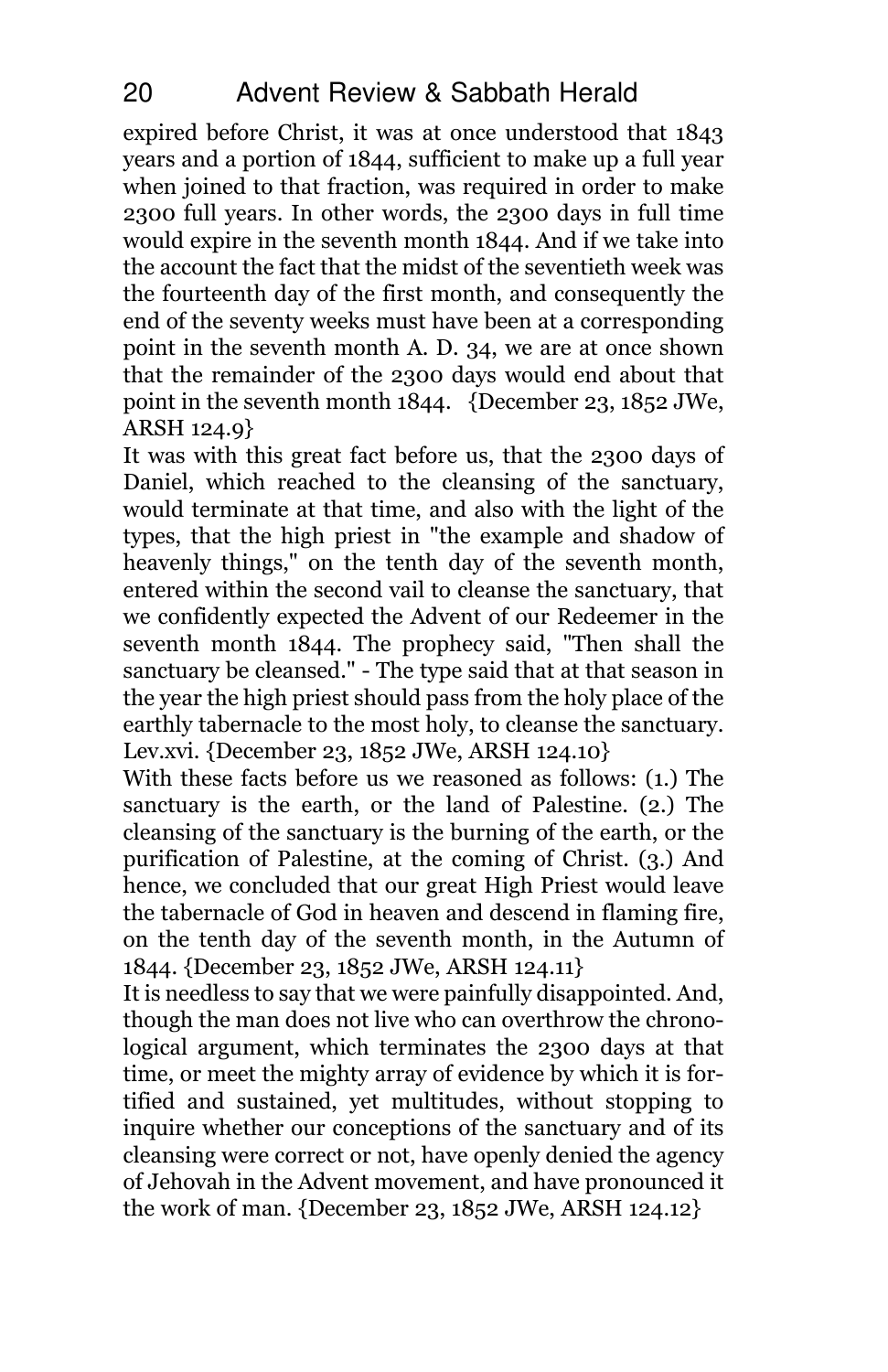#### AN INEXPLICABLE POSITION

The position of those Adventists who have attempted to readjust the 2300 days, in order to extend them to some future period in which Palestine should be purified, or the earth be burned, has been, to say the least, extremely embarrassing. In the Herald for Dec. 28, 1850, Josiah Litch remarks as follows: {December 23, 1852 JWe, ARSH 124.13}

"Chronologically, the period is at an end, according to the best light to be obtained on the subject; and where the discrepancy is, I am unable to decide. But of this we shall know more in due time. {December 23, 1852 JWe, ARSH 124.14}

'God is his own interpreter

And he will make it plain.'" {December 23, 1852 JWe, ARSH 124.15}

But not being able to longer maintain a position in denying the termination of the 2300 years in the past, while at the same time they were setting forth an unanswerable vindication of the original dates for the commencement of the period, the Herald has at last denied the connection between the 70 weeks and the 2300 days. We write this with deep regret. A correspondent asks the following questions, and the Editor of the Herald gives the answers which are enclosed in brackets: {December 23, 1852 JWe, ARSH 124.16}

"In your 'Chronology' the cross is placed A. D. 31. What are the principle objections which bear against its being placed in A. D. 39? [Ans. 1. The absence of any evidence placing it there. 2. The contradiction of the wonderful astronomical, chronological, and historical coincidences which show beyond the shadow of controversy, that the seventh of Artaxerxes was in B. C. 457-8, that the birth of Christ was B. C. 4-5, that the thirtieth year of Christ was 483 years from the seventh of Artaxerxes, that the crucifixion was in A. D. 31, and that that was the point of time in the last week, when the sacrifice and oblation should cease.] {December 23, 1852 JWe, ARSH 124.17}

If the seventy weeks of Dan.ix do not commence in the twentieth of Artaxerxes, how can the 2300 days begin at the same time with them, and yet terminate in the future? [Ans. They cannot.] {December 23, 1852 JWe, ARSH 124.18}

Must we not henceforth consider that they have different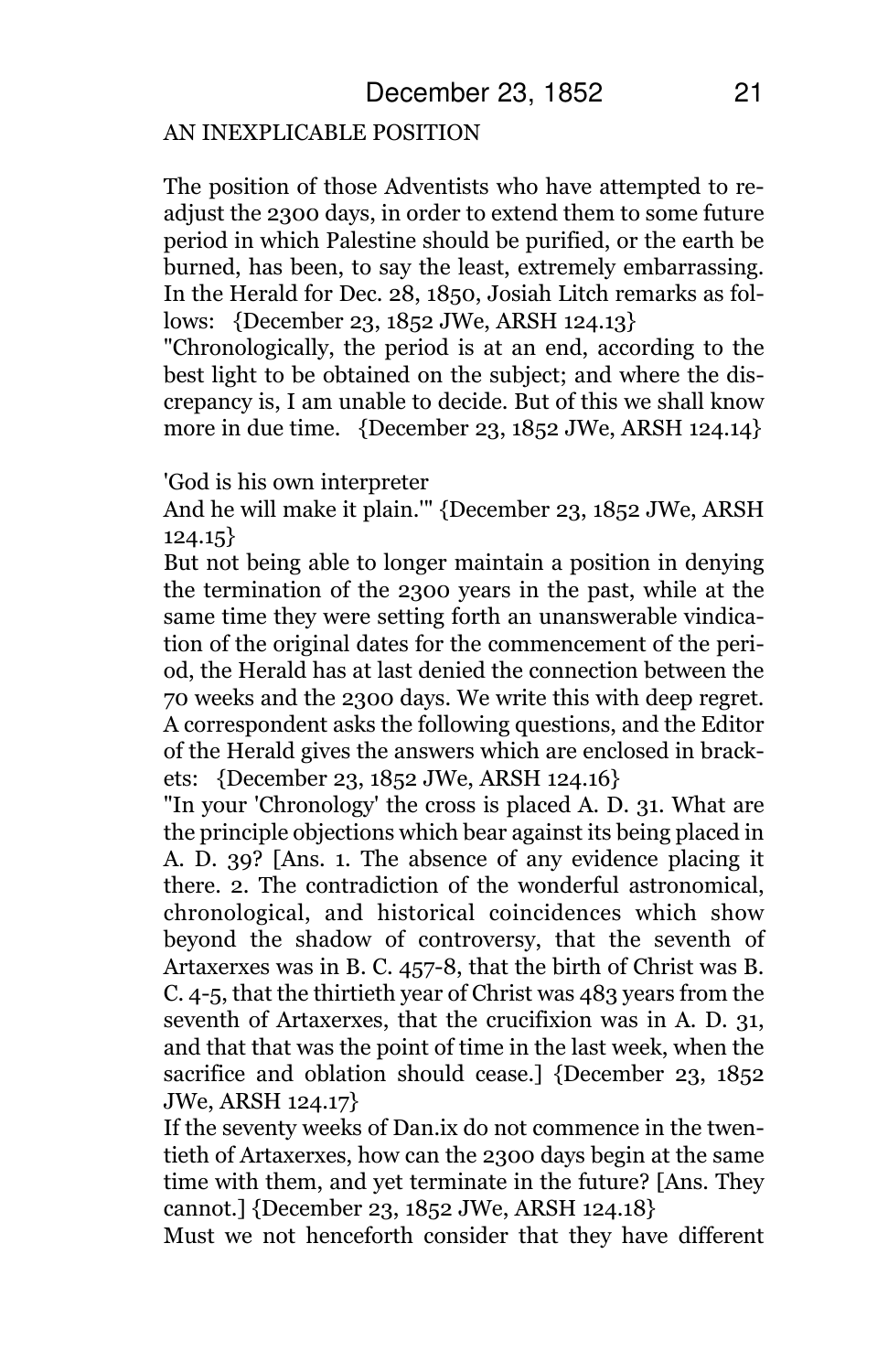starting points? [Ans. - Yes.]" - Advent Herald, May 22, 1852. {December 23, 1852 JWe, ARSH 124.19}

That this is a serious departure from the "original Advent faith," let the following, which once formed a part of a standing notice in the Advent papers under the head of "points of difference between us and our opponent", answer: {December 23, 1852 JWe, ARSH 124.20}

"We claim that the ninth of Daniel is an appendix to the eighth, and that the seventy weeks and the 2300 days or years commence together. Our opponents deny this." - See Signs of the Times, 1843. {December 23, 1852 JWe, ARSH 124.21}

"The grand principle involved in the interpretation of the 2300 days of Dan.viii,14, is, that the 70 weeks of Dan.ix,24 are the first 490 days of the 2300, of the eighth chapter." - Advent Shield, page 49. Article, The rise and progress of Adventism. {December 23, 1852 JWe, ARSH 124.22}

If it is not a serious defection from the original Advent faith to deny "the grand principle involved in the interpretation of the 2300 days of Dan.viii," and in its

125

place to take the position of "our opponents" then we greatly err. Hear the opinion of Apollos Hale in 1846: {December 23, 1852 JWe, ARSH 124.23}

"The second point to be settled, in explaining the text, [Dan.ix, 24,] is to show what vision it is which the seventy weeks are said to seal. And it should be understood that this involves one of the great questions which constitute the main pillars in our system of interpretation, so far as prophetic times are concerned. If the connection between the 70 weeks of Dan.ix, and the 2300 days of Dan.viii, does not exist, the whole system is shaken to its foundation; if it does exist, as we suppose, the system must stand." - Harmony of Prophetic Chronology, page 33. {December 23, 1852 JWe, ARSH 125.1}

Then the act of those who deny the connection of the seventy weeks and the 2300 days, is of a fearful character. It is a denial of "one of the main pillars in our system of interpretation so far as prophetic times are concerned. If the connection between the 70 weeks of Dan.ix, and the 2300 days of Dan.viii, does not exist, the whole system is shaken to its foundation." And now reader will you listen to their reasons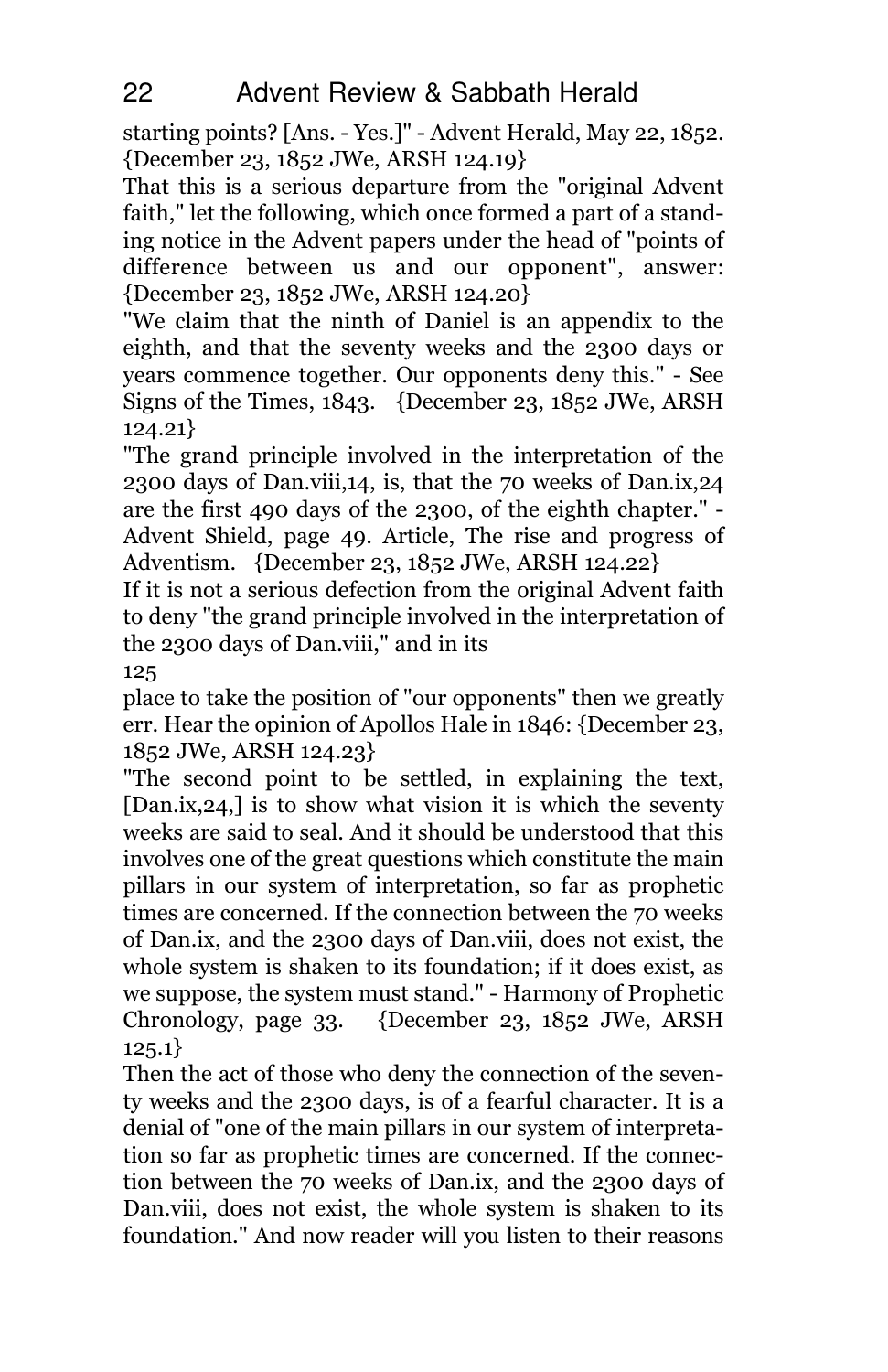for denying the connection between those two periods, which as we have seen is fortified by a mass of direct testimony. They are as follows:  ${December 23, 1852 JWe, ARSH 125.2}$ "We have no new light respecting the connection between the 70 weeks and 2300 days. The only argument against their connection is, the passing of the time. Why that has passed is a mystery to us, which we wait to have revealed." - Advent Herald, Sept. 7, 1850. {December 23, 1852 JWe, ARSH 125.3}

"Before 1843 we became satisfied of the validity of the arguments sustaining their connection and simultaneous commencement. There has nothing transpired to weaken the force of those arguments, but the passing of the time we expected for their termination. We now have no other fact to advance against their connection; and therefore can only wait for the mystery of the passing of time to be explained. But of the commencement and termination of the 70 weeks, we are satisfied that they cannot be removed from the position which Protestants have always assigned them." Advent Herald, Feb. 22, 1851. {December 23, 1852 JWe, ARSH 125.4}

In its appropriate place, we offered conclusive testimony to prove the connexion of the 70 weeks and 2300 days. And it is submitted to the reader's judgment whether the reasons offered to disprove that connection are entitled to any weight or not. It will be seen that they grow out of the assumed correctness of the view that the earth, or land of Canaan is the sanctuary, and that the cleansing of the sanctuary is the burning of the earth, or the purification of Palestine at the coming of Christ. Before the reader adopts the conclusion that the 70 weeks, which Gabriel says were "cut off," are no part of the great period contained in the vision which he was explaining to Daniel, we request him to follow us in the inquiry: What is the sanctuary, and how is it to be cleansed? This we shall presently follow out, and in doing it we may discover the cause of our disappointment. {December 23, 1852 JWe, ARSH 125.5}

[TO BE CONTINUED.] {December 23, 1852 JWe, ARSH 125.6}

From Pinney's Purpose of God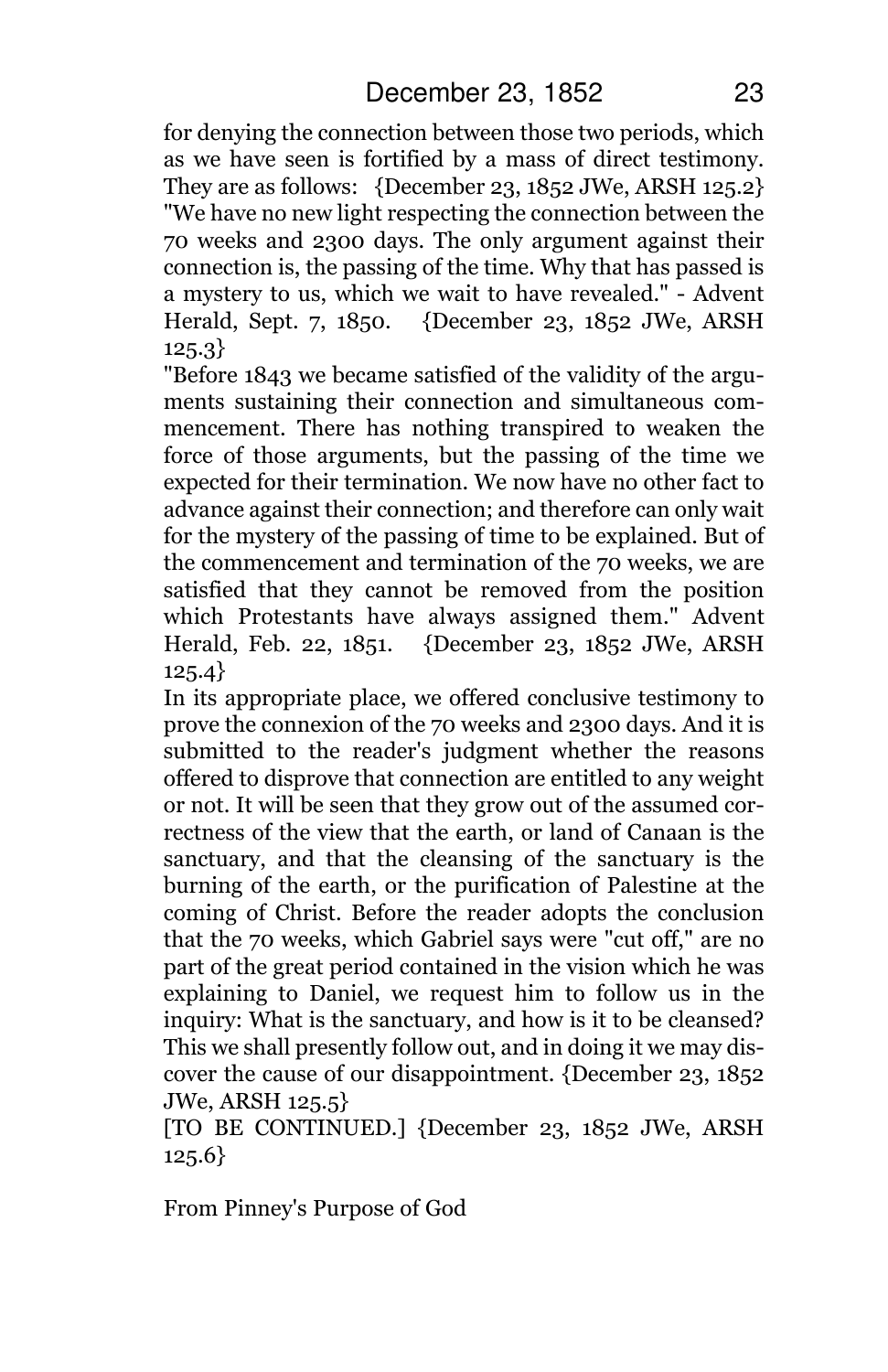"THE ancient seers, looking through the prophetic telescope, rested their eye of faith here. The fathers, since the reformation down to the present time, rest their faith here, for the consummation of their hope in glory. Hence, Luther said just before his death in 1546 - 'The day of judgment is not far off: yea, will not be absent above 300 years longer.' And, speaking of the state of things near the end, while writing on the prophetic periods of Daniel, in his German Bible, he says: 'About the consummation of these periods, this gospel will be shut out of all the Churches and confined to private houses.' He comes to this conclusion by closely searching the Scriptures. Well, that time has every where come; but few Churches will be opened for preaching the coming of Christ in glory. {December 23, 1852 JWe, ARSH 125.7}

The learned Dr. Cotten Mather, who died about 100 years since, near Boston, a little before his death, wrote on the second coming of Christ. And he confidently affirmed from the word of God, that the end of all things was near at hand, and gave it as his settled opinion, that there were persons then living who would live to witness the coming of Christ in the clouds of heaven, and that a little before the burning day, the nominal Church would be in a fallen and corrupt or lukewarm state; and, to use his own words, 'It will be like a dead, putrid carcass, having no faith in the Lord's coming.' Yes, Jesus declared, 1800 years ago, that there would be but little of this faith when he comes. How fearfully it is now fulfilled! How few believe in His coming! Wesley is said to have expected Christ's coming in about 1836. {December 23, 1852 JWe, ARSH 125.8}

Fletcher, speaking of the coming of Christ, and events connected with it, remarked, 'If these things happen not to us, but to our children, as they most certainly will before the third generation passes away, we ought to warn as many as possible,' etc. He died in 1785." {December 23, 1852 JWe, ARSH 125.9}

Many of the learned divines of the present day are looking for the ushering in of the millennial glory now; as the following extract from a paper published, I think, in 1842, will show: "Not long since, Dr. Brownlee, preaching in Newark, N. J., collected together his proofs, and labored to show from the signs of the present times, together with the prophetic periods, that in the year 1843, a great moral change, the greatest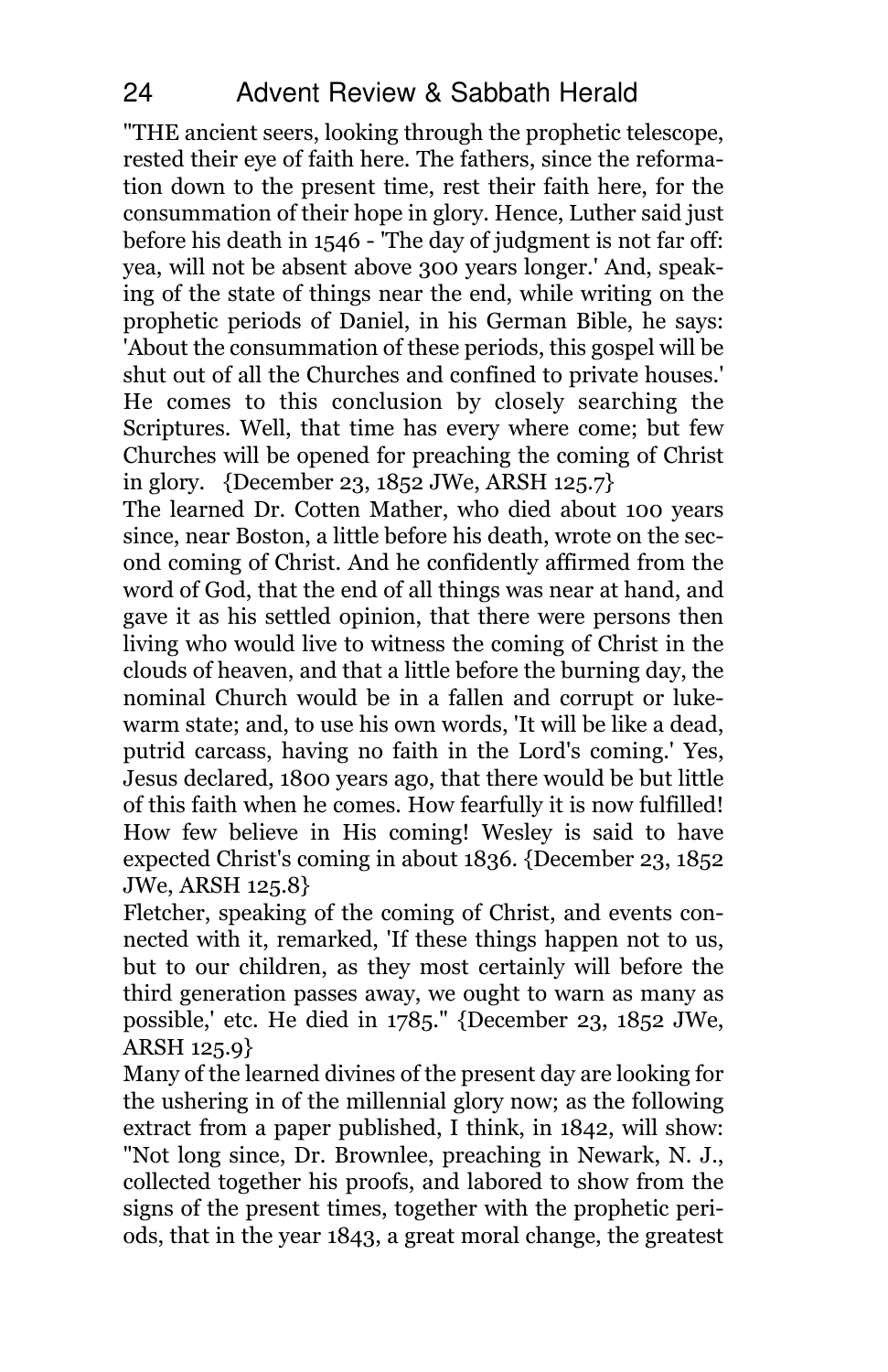the world ever experienced, would take place." {December 23, 1852 JWe, ARSH 125.10}

"Professor Bush has also, for some time, been telling the people substantially the same thing. Both have acknowledged the Millerites to be right as regarded time; at the same time contending that they were wrong as regarded the nature of the expected event." Prof. Bush further said, in 1842: "Whoever attacks Mr. Miller on time, attacks him on his strongest point. He is right on time, according to the best received chronology; but wrong in the event." So many others acknowledged. They looked for the commencement of the great work of the world's conversion - revival to succeed revival. Well, 1843 has passed, the great moral change has not come, (unless it is from bad to worse,) but who thinks of treating Dr. Brownlee and Prof. Bush with mocking and ridicule? But those who, at the same point of time, looked for the personal coming of Christ, to introduce the millennium and give the saints the kingdom, because the vision (apparently) tarries beyond the time, are compelled to hear from the scoffers of these last days, from the chair of the theological professor down to the lowest dregs of the dram-shop, the taunting remark, "Well, you have not gone up yet," and "where is the promise of his coming?" Dr. Lyman Beecher, in his sermon preached in London, (while attending the Christian Alliance,) from the text - Isa.lxv.17 -23, (in which is brought to view the glorious restitution as above shown,) in his introduction, remarks: "The object of this discourse will be to show this day is near, 'at the door' - Christ is coming in his glory." (For the events connected with his coming in his glory, see Matt.xxv,31-34.) He then gives signs of his speedy coming. His 3rd sign is, "The great prophetic powers have passed away, with but one exception, and that is not an exception (!) - Paganism is gone, Popery (this is the exception) is resuscitated, and is gathering the kings of the earth to battle, etc. {December 23, 1852 JWe, ARSH 125.11}

His 7th sign is, "Signs; God has always given signs as a prelude to any great development of his providence; we now have them. The Mohammedan power is broken - (which took place Aug. 11, 1840, when the 2nd woe or 6th trumpet ceased) - the Papal head wounded, (Feb. 17th, 1798,) and all are in expectation of the coming of the Son of man." {December 23, 1852 JWe, ARSH 125.12}